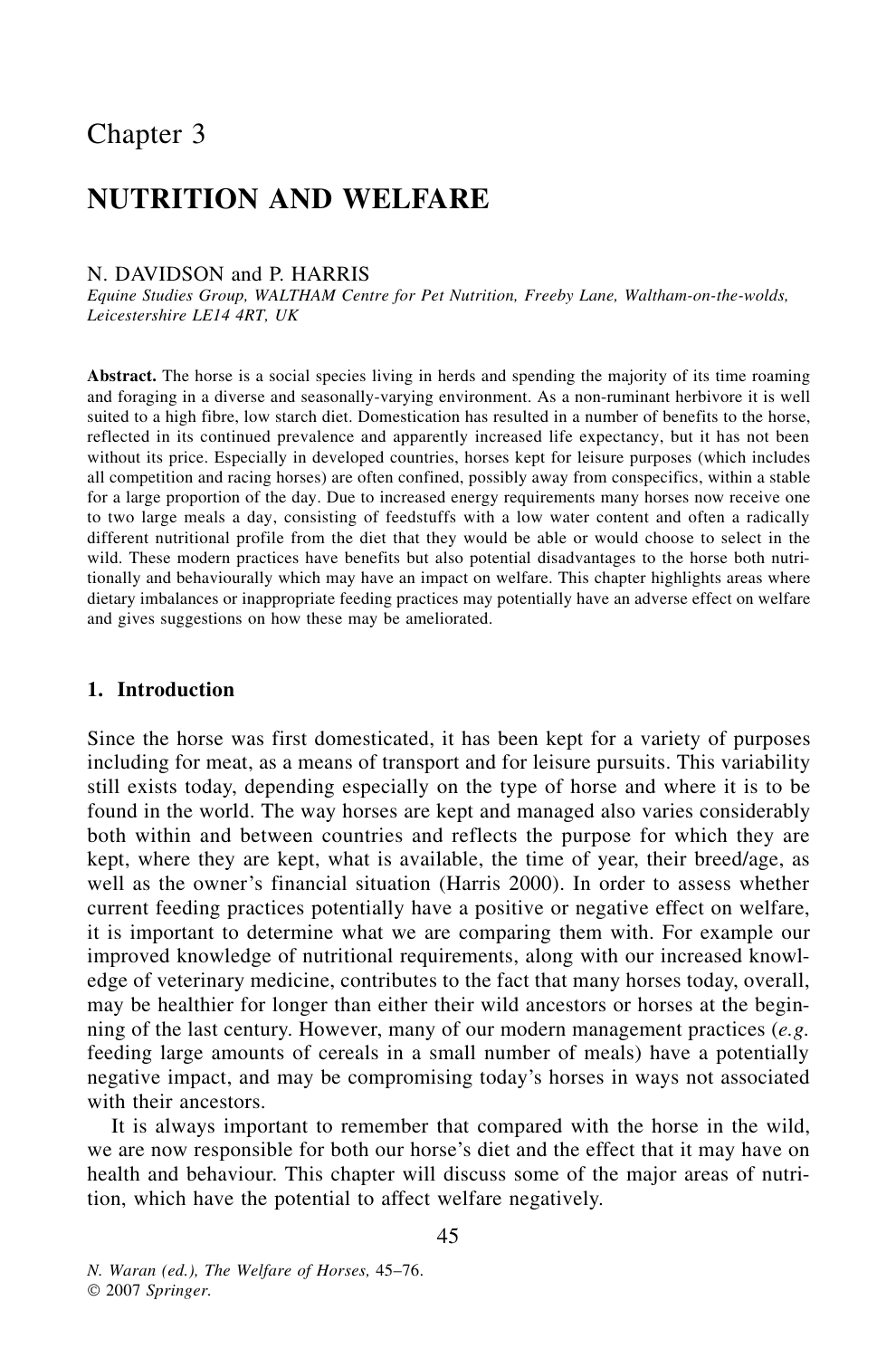#### **2. Natural Diet and Feeding Behaviour**

In order to understand the influence that modern feeding and management practices may have, it is helpful to consider the natural diet and feeding behaviour of the horse. The modern horse evolved essentially as a plains dweller, ranging up to 80km per day and exploring and roaming over wide open spaces. Horses do not ruminate and are often referred to as 'trickle feeders' (Harris 1999a) as they naturally ingest relatively small amounts of feed at each bite, take a few bites and then chew. They will then move and start the cycle of biting and mastication again. They tend not to eat a discrete meal from one plant or to concentrate solely upon one species of plant, even if it is a preferred plant species (Mariner 1980). The diet of free ranging horses has been shown to be very varied, both on a daily basis and from season to season (Hansen 1976; Ralston 1984; Gill 1988) and because of this, the feeding behaviour of free ranging horses has been thought to be more complex than its stabled counterpart (Carson & Wood-Gush 1983). Although horses prefer to graze, New-Forest ponies take up to 20% of their diet as browse species even at the peak time for grass (Putman *et al.*, 1987; Gill 1988). Similar findings were seen with some American feral horse populations (Hansen 1976).

Horses on managed pastures still show some species preferences (Archer 1971, 1973), although the preferences found in one study are not necessarily confirmed in others and this will reflect the species available, time of year and the methodologies employed (Archer 1978; Avery 1996; Nash 2001). The nature of the pasture affects the amount that is ingested with every bite, with more herbage being ingested with dense high leaf to stem ratio. In order to compensate for a reduced quality of pasture horses, have been shown to increase both their grazing time and their bite frequency (Rolgalski 1970; Nash & Thompson 2001). Whether free-living or domesticated, horses tend to spend around 16–18 hours out of every 24 hours foraging, depending on the type of grazing available (Avery 1996; Nash & Thompson 2001). They rarely fast voluntarily for more than 4 hours at a time. Both stabled and free ranging horses spend a significant amount of their time foraging at dawn, dusk and night (Tyler 1972; Ruckebusch *et al.*, 1976).

#### **3. The Digestive System**

The horse's digestive system is well suited to its almost continual intake of forage ('trickle feeding'). An overview of the digestive process in the horse, and how diet may influence it, is given below (for further details see Lewis 1995; Frape 1998; Harris 1999a).

The horse selects its preferred food items using its prehensile lips, tongue and teeth. The jaw movements involved in chewing are complex and incorporate both lateral and vertical components. It has been estimated, that (in a 500 kg horse) the jaw makes over 50,000 complete movements a day when grazing. The jaw movements at grass are relatively wide and long but when eating hay, and in particular cereals or pelleted feeds, the movement is confined. The nature of the feeds fed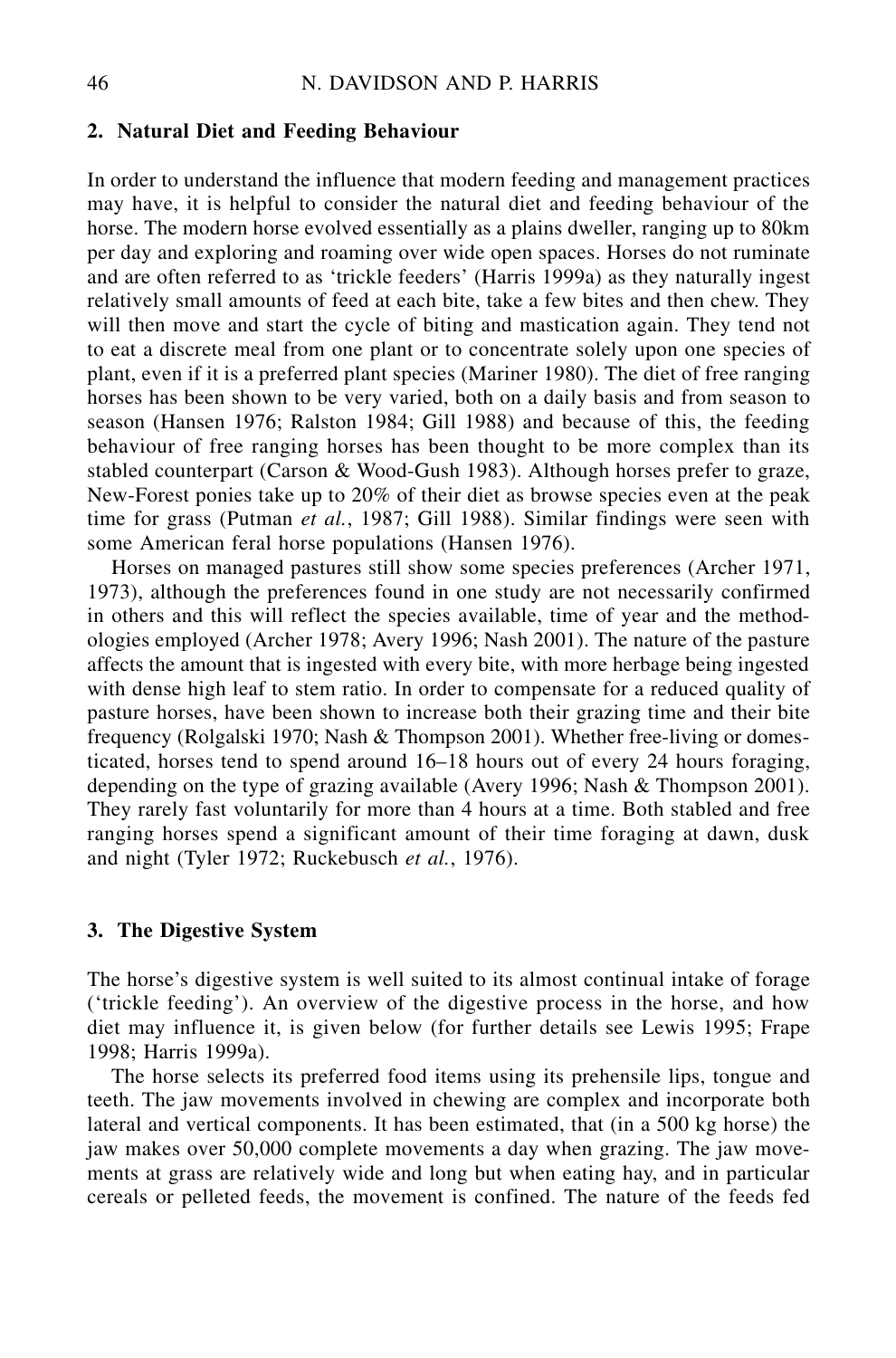will therefore dramatically influence the chewing rate and speed of ingestion. The horse does not salivate at the sight of food, only producing saliva while it is actually chewing. The more a food item is required to be chewed, the more saliva that is produced and mixed with the feed, which in turn makes the bolus more moist (thus lubricating its passage to the stomach).

The stomach volume of the adult horse (500 kg bodyweight) is relatively small, around 9–15 litres. The stomach is relatively inelastic and has a finite capacity. The musculature is such that vomiting or gastric reflux is extremely rare and usually reflects a significant abnormality. The rate of gastric emptying is largely dependent on the square root of the volume, so that the larger the meal, the more rapid the rate of gastric emptying and the faster the food passes through the small intestine.

The stomach is divided into two sections, which have both anatomical and physiological differences. Food enters from the oesophagus into the cranial nonglandular section where bacterial fermentation of the ingested feed starts. This mainly involves lactobacteria, which convert any available simple sugars or starches to lactic acid. This microbial activity and degradation is stopped when the gastric contents pass to the fundic gland region and mix with the acid stomach juice. When large concentrate meals are fed, the swallowed bolus has a high dry matter (DM) content and the stomach contents therefore also have a higher DM content than if the horse was grazing. This results in slower and /or reduced mixing of the feed with the gastric juices and may allow the survival of, in particular, gas-producing bacteria (Meyer *et al.*, 1975; Harris 1999b). This increases the risk of disturbances due to fermentation and increased gas production. Whether this results in a clinical or sub-clinical problem will depend on the actual amount eaten and the rate of intake, the amount of available sugars and starches and the microbial population.

The basic digestive processes of the small intestine (enzymatic degradation of proteins, fats, starches and sugars) are similar to those of other monogastric animals *but* the activity of some of the enzymes in the chyme, in particular amylase, is less than in other monogastric animals. The horse, therefore, has a limited capacity to digest starch but a comparatively high capacity to digest sugars in the small intestine (Cuddeford 1999a).

Large starch or sugar based meals may overwhelm the digestive capacity of the stomach and small intestine, leading to the rapid fermentation of the grain carbohydrate in the hindgut and a decrease in pH. A significantly decreased caecal pH may initiate a chain of events, which include a change in the microbacterial flora (excessive growth of those bacteria that can live under such conditions), lysis of those bacteria which cannot live at such low pH, allowing the release of endotoxins and other molecules, as well as damage to the mucosa of the caecum and colon. This in turn may allow the absorption of endotoxins and various other materials with potential clinical consequences, including colic, diarrhoea and laminitis (Frape 1988; Clarke *et al.*, 1990; Lewis 1995; Harris 1999a). Hay or roughage based diets do not result in such decreases in caecal pH (Willard *et al.*, 1977) but may not provide sufficient net energy for many horses' needs (Harris 1997a).

There are large fluid movements associated with food digestion. Chewing and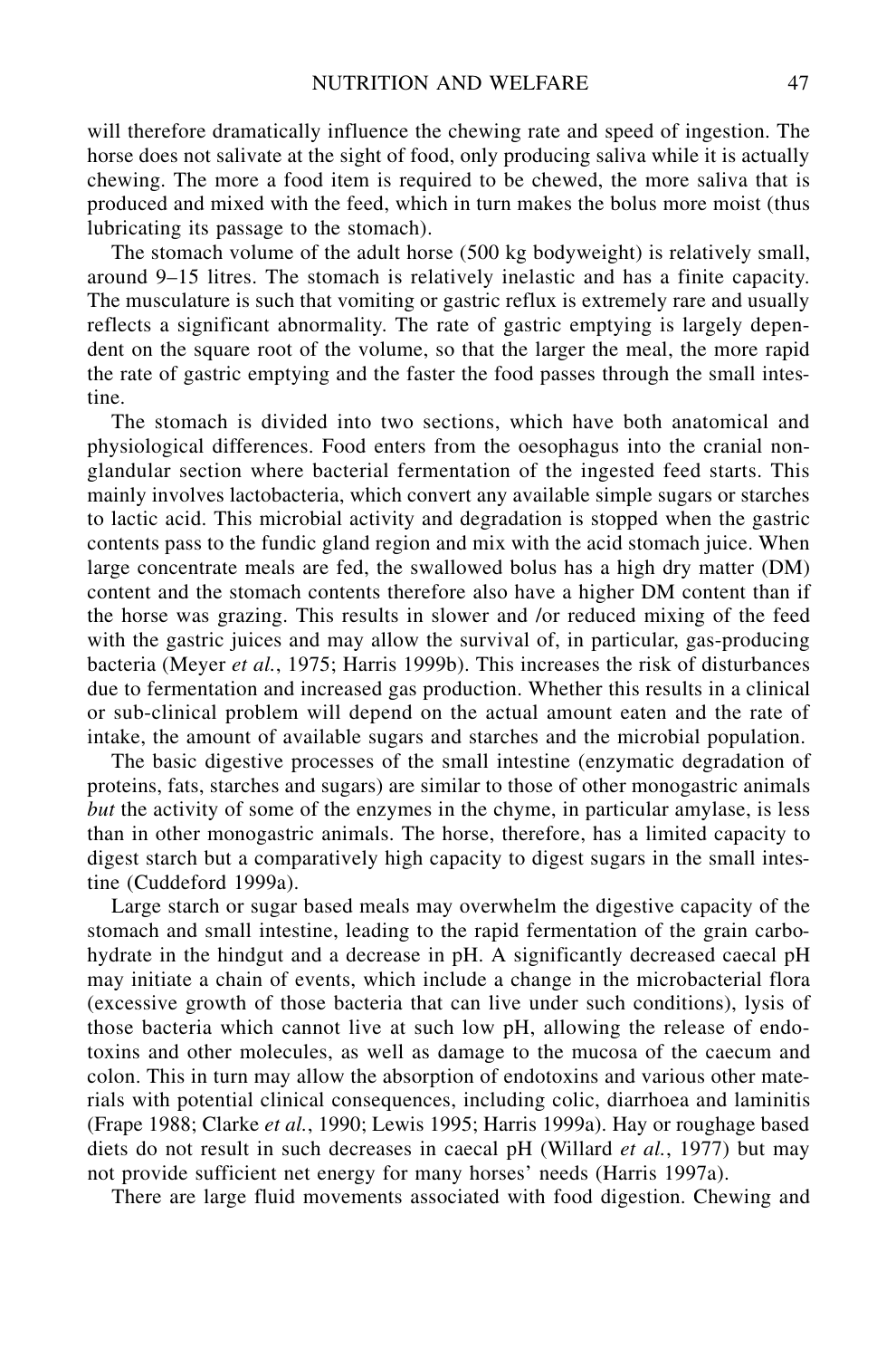consequent salivation result in fluid being drawn from the circulating blood. In horses that chew slowly this fluid can easily be compensated for but in the avaricious feeders the changes in the circulating plasma can be fairly marked and equivalent to those found with dehydration. Restoration may take up to a few hours. This is one of the reasons why encouraging a moderate intake rate is desirable and also why exercising horses soon after a large meal may not be ideal. More than 100 litres of fluid may be secreted into the pre-caecal section of the gastrointestinal tract per day in a typical 500 kg horse. In addition, in discrete meal-fed horses large volumes of fluid are initially secreted into the hind gut as the chyme from the small intestine reaches there, followed by a period of resorption. In horses fed in a more natural way, *i.e.* as trickle feeders, the fluid shifts are much less marked in the hindgut and there are also far less marked fluctuations in the hind gut microflora. The horse relies heavily on sweating for thermoregulation in high temperatures and during exercise and unwanted nitrogen has to be removed as urea in the urine, which also requires water. These together with the large fluid secretions into the gastrointestinal tract help to explain why a constant supply of clean water is essential for the horse.

## **4. Current Management Practices**

Few horses in the developed world are kept today for agricultural purposes or for transportation. Most are kept fundamentally for leisure purposes and two major factors influence their management. Firstly whether they are kept inside in stables/barns or outside on pastures, paddocks or dry-lots and secondly their energy requirements (see Harris 2000).

In a Scottish survey (Mellor *et al.*, 1997), only 10% of horses were kept permanently out at pasture  $(-10,000)$  horses), 29% were stabled most of the time and a further 2% were permanently stabled. In a UK based survey (Anon-BETA 1999), it was estimated that approximately 145,000 horses were kept at grass, all year round. In the riding schools and livery yards 23% of horses that were owned by these establishments were stabled all year and 16% were kept in the open all year, as compared with 29 and 11% respectively of those horses owned by others but kept at livery at these establishments. The most common practice was to keep horses stabled in the winter only.

Most horse pastures in the developed world are managed. Well managed and fenced pastures that are not overgrazed and that contain suitable plant species may be able to provide most if not all of the nutrient needs of the horses which graze them (Avery 1996; Nash *et al.*, 2001). If combined with social groups of conspecifics these can also satisfy many of the behavioural needs of horses as well. Unfortunately many pastures do not reach this ideal and for climatic and geographical reasons will not support the nutritional requirements of all horses throughout the whole year, especially horses that are growing or exercising, even if the pastures are well managed (Avery 1996; Kronfeld *et al.*, 1996, 1998; Nash 2001). Overgrazing and inadequate endoparasitic control can also be detrimental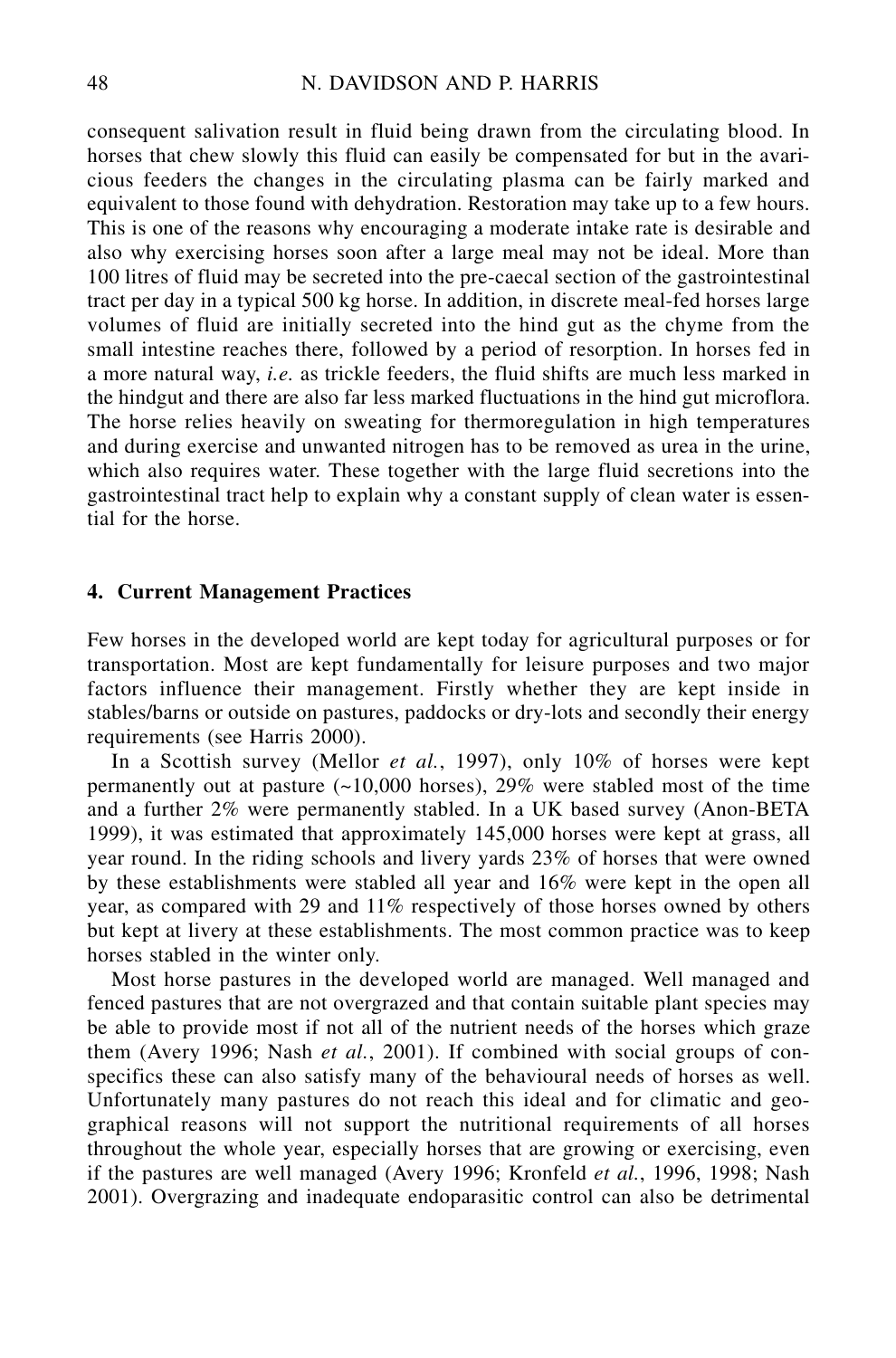to the health of horses. In the wild, horses roam over large areas but when kept on relatively small pastures and allowed to graze freely, horses will quickly establish patches within the pasture. This will include areas that they use for grazing and large patches that they use for excretion (this applies particularly to mares, fillies and geldings and is different to the dung piling that stallions participate in as marking behaviour). It has been estimated that, on a pasture previously ungrazed by horses, around 25–75% of the available sward may be grazed, depending on the density of stocking, the remainder being used for excretion (Archer 1978). If left unmanaged this habit of pattern grazing by horses can lead to the grazed areas being impoverished, bare and potentially infested with unwanted or even poisonous plants such as ragwort (*Senico jacobaea*). The ungrazed areas become coarse and unpalatable even to cattle and overgrown with weeds. Proper pasture management and in particular faeces removal is vital when horses are kept on relatively small pastures (Avery 1996). Optimum stocking densities will depend on the quality of pasture, but as a general rule of thumb, the recommendation is that at least two acres are provided for the first horse, and an extra acre for every additional horse. Time budgets may be affected according to the nature of the pasture – fillies are much more active when grazed on improved pastures than when on unimproved pastures (Nash & Thompson 2001) as potentially less time is required to be spent grazing.

Pastures established for other herbivores such as cattle, may be equally adverse (although combined cattle and horse grazing is recommended to be beneficial (see Avery 1996) and inadequately fenced and maintained pastures may actually prove hazardous. Stabling horses has the advantage that it provides protection against environmental extremes and ectoparasites, provision for individual feeding or care as required, as well as reducing the risk of accidental damage by other horses. However, by confining horses to a stable we not only restrict their movement and social contact with other horses but also affect their perceived ability to remove themselves from danger.

Domestication, and our increasing demand for horses to perform repeatedly has resulted in energy requirements that, for some horses, are above those able to be provided by their 'natural' diet of fresh forage. Cereals provide more net energy than hay, which in turn provides more than twice the net energy of straw (Martin Rosset *et al.*, 1994; Harris 1997a) which has resulted in their inclusion in the diets of many horses (Harris 1997b, 2000). Confinement within a stable is therefore often coupled with the feeding of highly concentrated cereal-based meals a few times a day with limited forage (Harris 1997b). However, the feeding of discrete concentrate based meals is not confined to the stabled horse as many horses out at pasture are still fed concentrates, especially the gestating and lactating mare and growing animals.

#### **5. Welfare Implications**

A balanced and appropriate diet is crucial for the optimal health and welfare of any horse. Welfare issues often arise when overt deficiencies and/or toxicities, such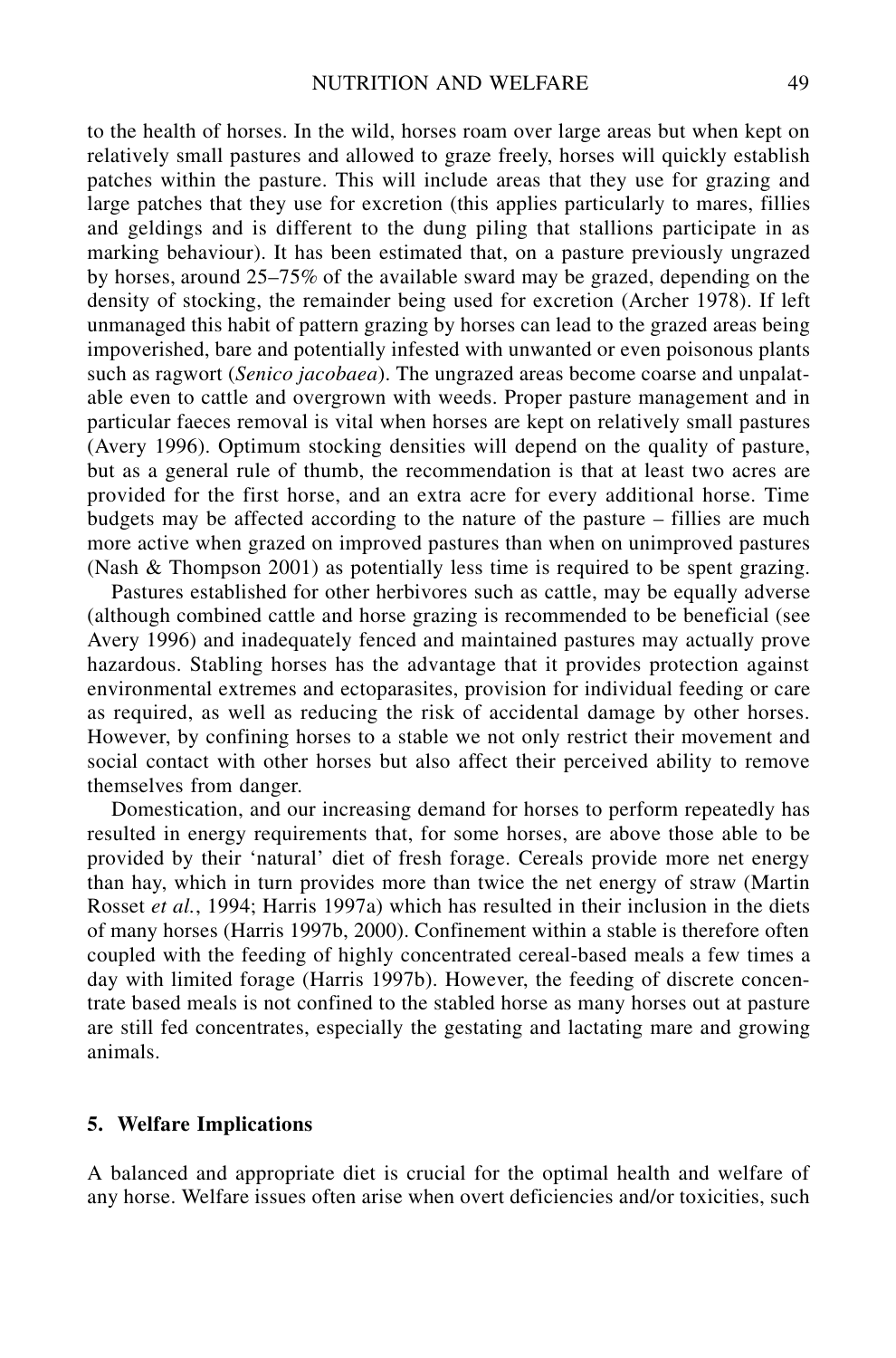as with selenium or vitamin D, occur sometimes through neglect, ignorance or a formulation error (N.R.C. 1989; Lewis 1995; Harkins *et al.*, 1997; Frape 1998). Similarly, the ingestion of poisonous plants (such as ragwort (*Senecio* spp.) and yew (*Taxus* spp.), or feed contaminated with toxic components (such as monensin, which can be included in cattle feed as a growth promoter), or certain fungi/bacteria or their associated toxins (such as the ergot alkaloids produced by an endophyte fungus (*Acremonium coenophialum*) found on fescue, or botulism associated with big bale silage) or insects (such as blister beetles) can affect the horse (Lewis 1995; Harkins *et al.*, 1997; Frape 1998; Knight & Walter 2001). These are outside the scope of this chapter but should always be considered in the wider context of nutrition and health.

As outlined above most horses in the developed world are kept for leisure – some for the individual owner's pleasure or competition purposes, others are part of a commercial enterprise, for example a riding school or a thoroughbred stud. The pressures on each of these different enterprises varies considerably – for the riding school horses must be capable of undertaking many hours of relatively repetitive work with different riders on board – for the thoroughbred stud it may be to raise youngstock for the sales or for racing. The latter can produce its own problems, as weanlings and yearlings are well muscled tend to attract the highest prices at sales, which often encourages the production of 'fat' animals. This may result in health problems in the young animal but may also have carryover effects on its health as an adult. The term 'production disease' is applied to man-made diseases of livestock derived from breeding, feeding and management for high production *e.g.* milk fever, mastitis and laminitis. Certain conditions in the horse, especially Developmental Orthopaedic Diseases (DOD, see below) are considered to be production diseases (Kronfeld 1997). Other relatively new conditions, which have a genetic component, have become prevalent because of the demand for the offspring of the originating animal. The most obvious example of this is the condition of hyperkaleamic periodic paralysis (HYPP, an incompletely dominant single autosomal gene disorder) which appears to have originated as a point mutation in a stallion called 'Impressive' which was in demand because of the type and success of the offspring that he produced (Naylor *et al.*, 1993). Nutrition (providing a low potassium dietary intake) can be used in this particular condition to help reduce the incidence and severity of the episodes (Topliff 1997). Similarly other medical conditions, not necessarily with a primary nutritional aetiology, may be helped by appropriate dietary management. This is the case for Equine Rhabdomylolysis Syndrome (often referred to as 'tying-up') (Harris 1999b).

Managemental practices vary considerably throughout the world and present their own unique welfare issues, for example, Equine Motor Neurone Disease in horses kept on dry-lots with no access to green forage (which is believed to be associated with inadequate Vitamin E intake (Valentine 1997)) or sand colic (see below) for those kept on sandy dry lots or sandy pastures.

Some feeding practices that appear on the surface to be beneficial may have disadvantages. In 1994, Brown and Powell Smith reported that many people in the UK prefer to feed hay on the stable floor which may be considered to be a more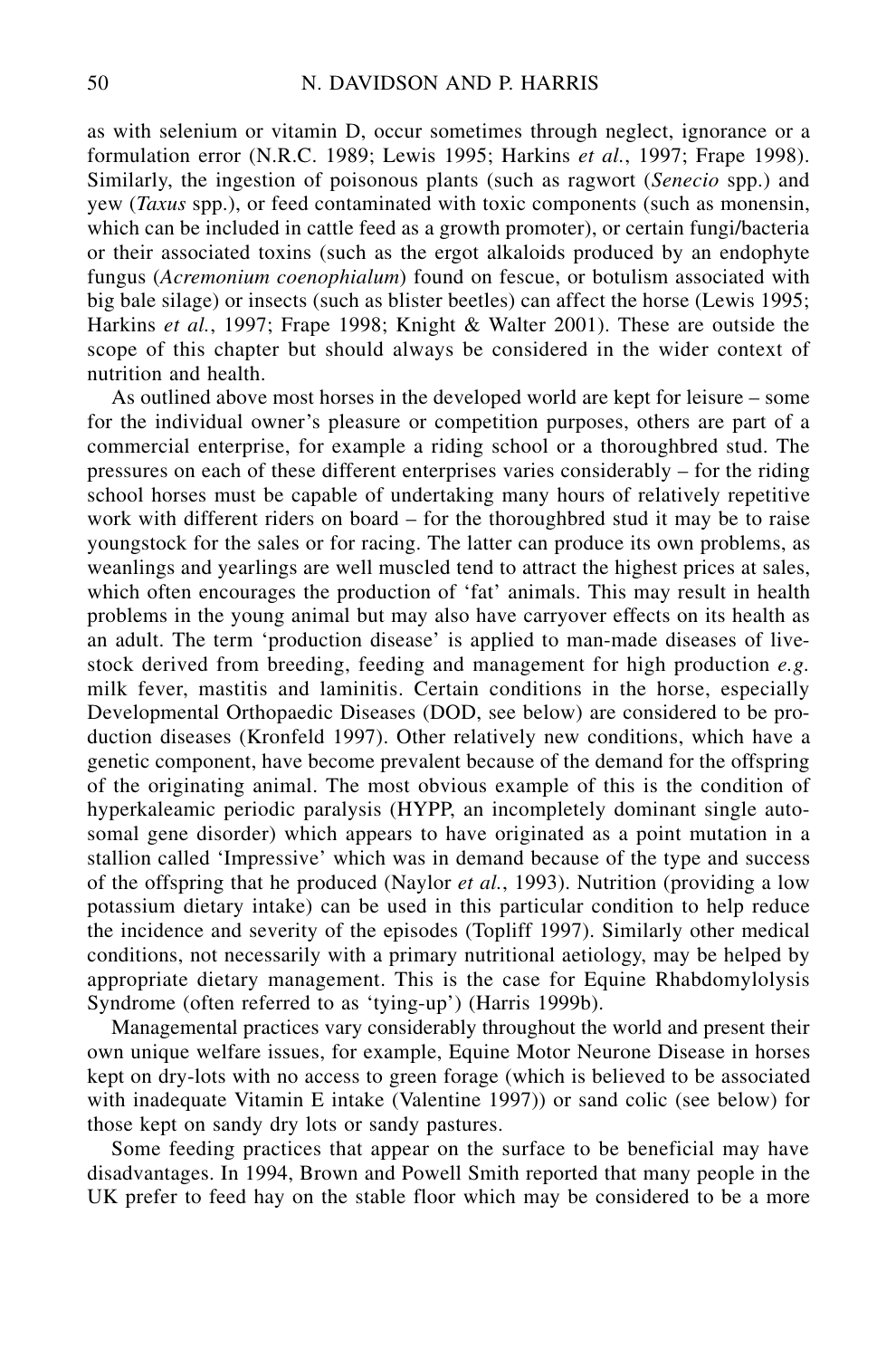natural way of feeding (although horses naturally feed at different heights depending on the grazing and browse available). This was endorsed by Townson's survey of a number of Irish racing stables (Townson *et al.*, 1995) which noted that 57% of the racing stables fed hay from the floor. The disadvantages of hay racks or nets high from the ground have been suggested as including an increased risk of particles getting into the eyes and nose, as well as, feet getting caught in the bars/hay net. As this is not the natural feeding position it has been suggested to adversely affect drainage within the respiratory system, to increase the risk of developing caudal and cranial dental hooks and perhaps to adversely affect muscle and nerve function (Hintz 1997). Hay racks at chest height are thought to have the potential to increase the risk of injuries, decrease the space available within the stable and are costly. However, despite hay feeding on the floor being a more natural feeding posture, it increases wastage by increasing the risk of contamination with faeces and urine, and there is an increased risk of parasite egg ingestion.

Finally it should be remembered that some horses are neither kept in discrete paddocks or horse stables but are kept wherever there is space, even if that is on waste tips or in garages. These animals, such as the urban ponies in Dublin, present unique welfare issues that are outside the scope of this chapter.

#### **6. Optimising Diet and Managemental Practices**

The closer a feeding system programme can get to the natural system of feeding, the easier it is to maintain gastrointestinal tract homeostasis. But we have to accept that today it is often not possible to keep all horses in the natural way and still maintain their current role in society. There are, however, a number of relatively simple feeding and management practices that may help reduce the problems associated with current methods of managing horses.

#### 6.1. DENTAL PROBLEMS

Horses adult teeth grow continuously throughout their life, gradually being ground down through chewing fibrous, silica-containing forage as well as the kernels of hard grains. The circular jaw movements undertaken when chewing grasses are wider and produce more even wear across the chewing surface, than when preserved forages are being fed. The movements are even more restricted with grains and manufactured feeds. This smaller movement together with the normal anatomy of the equine head (where the upper dental arcade is wider than the lower), results in sharp edges and hooks developing more quickly on the upper lateral, and lower medial teeth surfaces. This can cause 'quidding' (dropping feed while chewing), lacerations within the mouth, pain and may eventually lead to loss in body condition (Dixon 2000). Most other dental problems, not relating to hooks or general wear and tear, occur early on in life. Some are congenital such as Parrot mouth (where the lower jaw is considerably shorter than the upper jaw) or Sow mouth (the opposite to Parrot mouth and where the upper jaw is shorter than the lower jaw).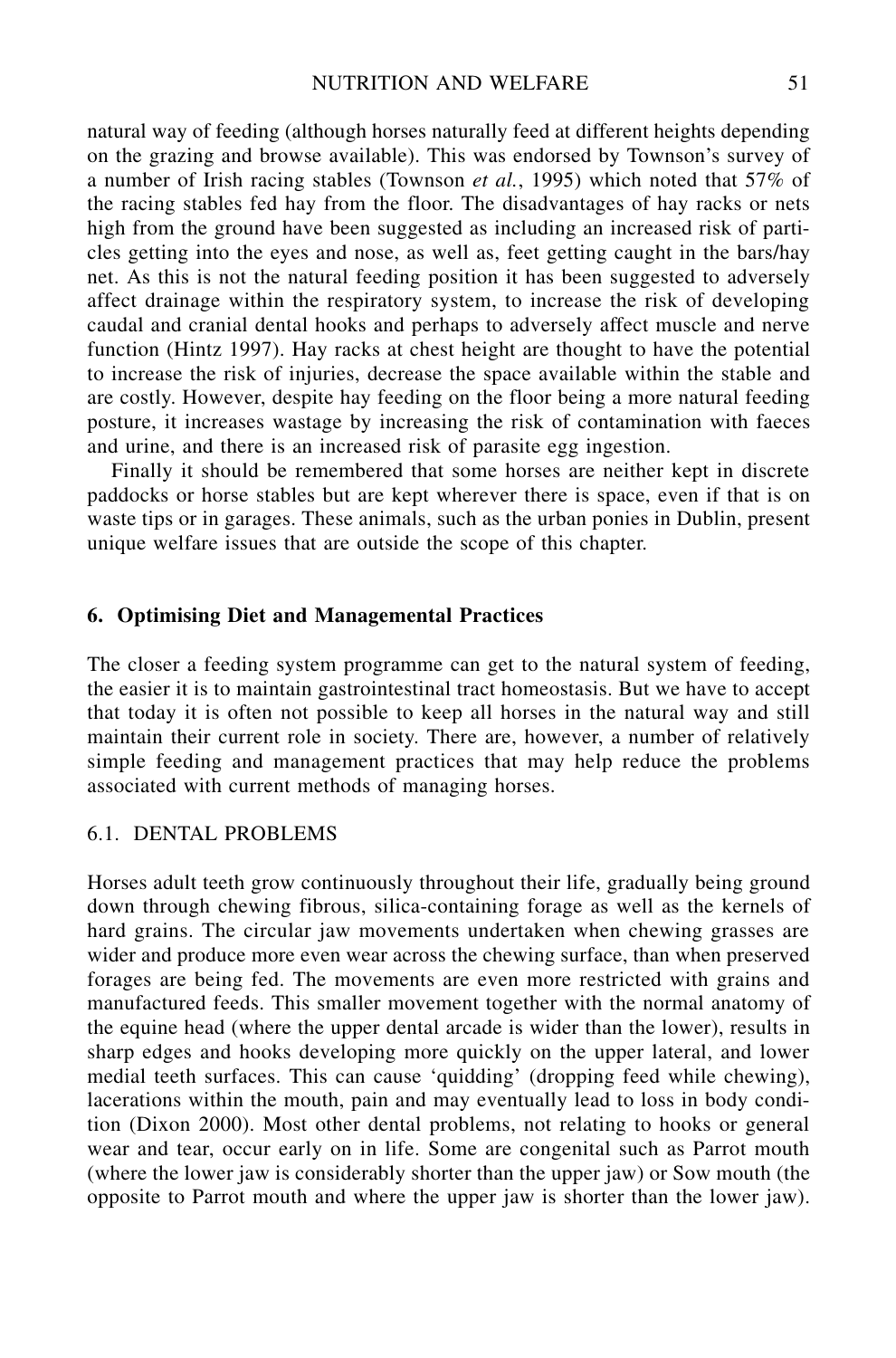Alternatively they may result from an accident or an unwanted stereotypic behaviour such as cribbing or wood chewing. Other oral irregularities may occur which are initially easily correctable but over a period of time the relentless grinding action against the irregularity results in a reshaping of the dental arcade into a much more severe abnormality. In the older horse periodontal disease and decay are relatively common. Indicators of teeth problems include quidding, being reluctant or slow to eat the ration, and 'bit' resistance (Pilliner 1996; Meszoly 2001).

## 6.1.1. *Reducing dental problems*

A recent study has suggested that dental correction in horses without severe dental abnormalities may not have a major effect on digestive efficiency (Ralston *et al.*, 2001), but clinically it has been reported to be of benefit with respect to weight gain and cessation of quidding in those with more severe abnormalities (Dixon 2000). Horses teeth should be regularly checked by a veterinarian, perhaps as frequently as every 6 months, depending on the individual horse and the anatomy of its jaws, the evenness of its dental arcade and its diet. Typically, unless there are known problems, horses between 5 to 15 years of age may only require an annual oral examination whereas younger and older animals, as well as those with problems, will need to be evaluated on a 6 monthly or more frequent basis. In between the regular inspections it is advisable to regularly observe the individual horse's eating pattern so that changes in feeding behaviour can be noted, and it is helpful to be alert to bitting problems. In particular, it can be useful to look out for the presence of any unusual swelling on the upper or lower jaw, excessive salivation, quidding, unusual tilting of the head whilst chewing, unpleasant odour from the mouth or nostril or unusually high amounts of long fibres and grains in the faeces. Catching dental abnormalities in the early stages is preferable to dealing with the long term consequences.

## 6.2. CHOKE

The typical DM content of a swallowed grass bolus is around 11%, that of a hay bolus is around 20%, whereas that of a cereal-based feed bolus is more like 30–40%. The occurrence of oesophageal obstructions (choke) depends not only on the swelling capacity of the feedstuff but also the speed of feed intake and the size, nature and DM content of the boluses swallowed. Choke has been said to be most commonly due to impaction with pieces of sugar beet, apple or carrots or pelleted/heavily processed feed (Feige *et al.*, 2000). The risk is thought to be increased in horses, which are unable to chew adequately due to old age or poor dentition, or those, which bolt their feed. These factors can be assisted by appropriate management practices.

## 6.2.1. *Reducing the risk of choke*

The grinding of whole grains is necessary for their optimal digestion in the small intestine. The intensity of the grinding of the roughage may be important for the passage of digesta through the ileocaecal-colic junction into the large intestine.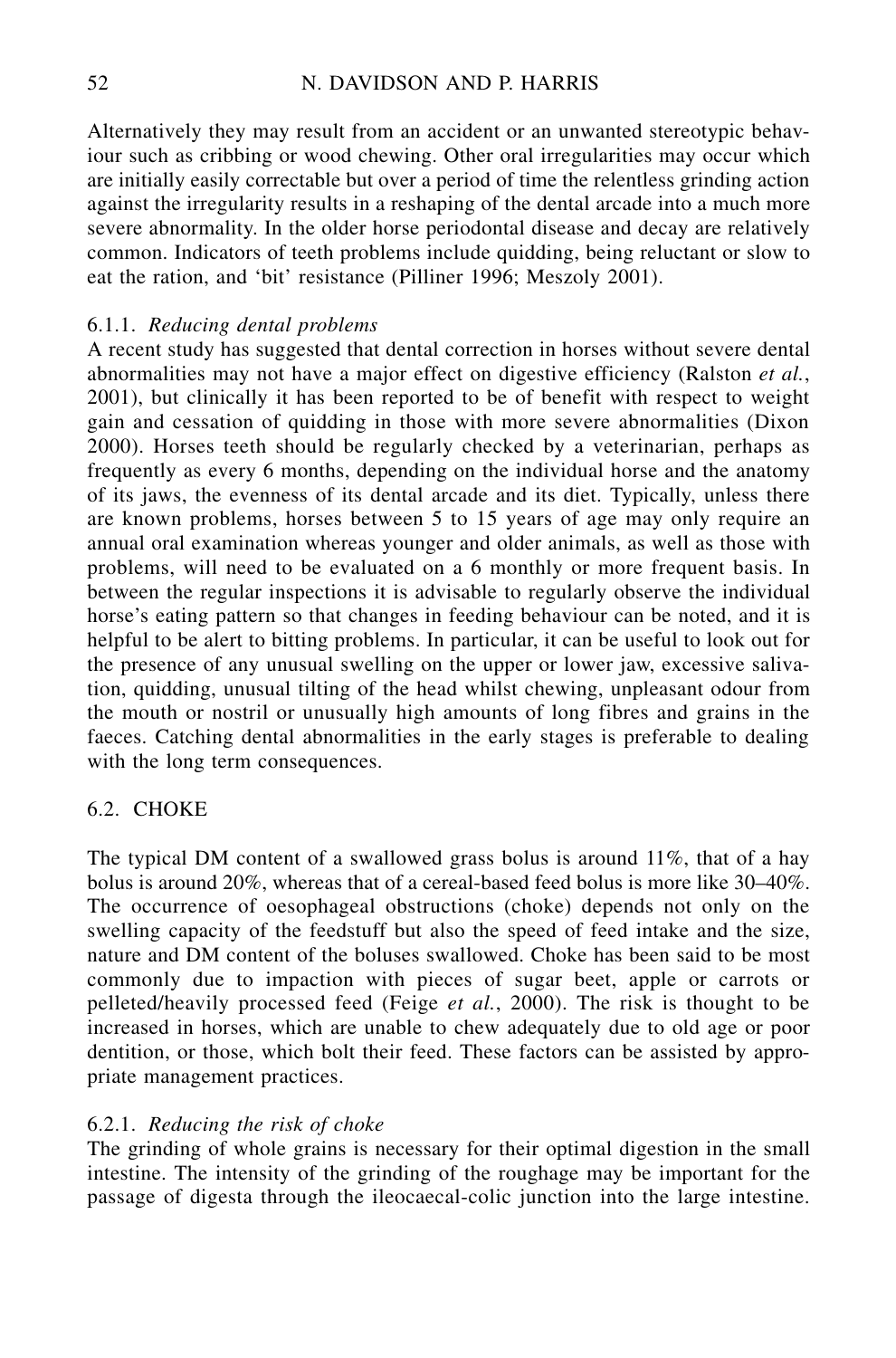Therefore, regular dental care is essential to maintain optimal mastication, and consequently optimal digestion. Steps should be taken to prevent horses from bolting their food, which include (Hintz 1994):

- Adding short chopped fibre or chaff  $(> 2 \text{ cm in length})$ ;
- Feeding smaller meals more frequently;
- Spreading the feed thinly over a large surface;
- Feeding nervous horses first:
- Adding large, smooth, stones to the feeding trough;
- Splitting the meal into many small compartments within the feeding trough or manger area;
- Using coarse mixes or extruded feeds rather than pelleted feeds.

Lawn clippings or other fine grasses, should be avoided as well as indigestible fibres including corn cobs, twigs, and very mature stemmy forage especially for those horses that are prone to choke or have reduced ability to chew adequately. Sugar beet should be well soaked and each animal allowed to eat the meal at its own pace and pattern (Marie 1999).

# 6.3. GASTRO-INTESTINAL DISTURBANCES

The rapid digestion of a concentrated meal has been shown to cause distinct physiologic disturbances when compared with grazing or steady state feeding conditions (Williard *et al.*, 1977; Clarke *et al.*, 1990; Pagan *et al.*, 1999). These include:

- Fluctuations of plasma glucose and metabolic hormones;
- Postfeeding increases of plasma proteins and osmolarity;
- Activation of the rennin angiotensin -aldosterone system;
- Periods of intense colonic fermentation with induction of transmural fluid secretion and reduced colonic pH.

Such episodic processes have been suggested to contribute to the incidence of digestive disorders in the stabled horse (Clarke *et al.*, 1990; Ralston 1992). Though defined as abdominal pain, colic in horses has increasingly been taken to represent the large group of intestinal diseases which cause abdominal pain, and at least 6 different types of colic have been recognised (including impaction, spasmodic and sand). In some of these conditions diet is not associated with the patho-physiology but it is frequently incriminated as the major causative factor. The exact relationship between colic and diet is difficult to determine because of the variety of feeds and feeding practices used throughout the world, as well as differences in the study populations. In addition, it is difficult to separate the effects of diet and feeding schedule from other management practices depend on the horse's breed and use. However, in one prospective study in Virginia in the USA, colic incidence was low in horses on pasture who were receiving no grain. The incidence of colic increased as the amount of concentrates fed increased, with those receiving more than 5 kg of concentrates per day being over six times more likely to develop colic than horses receiving no concentrates (Tinker *et al.*, 1996; Tinker *et al.*, 1997).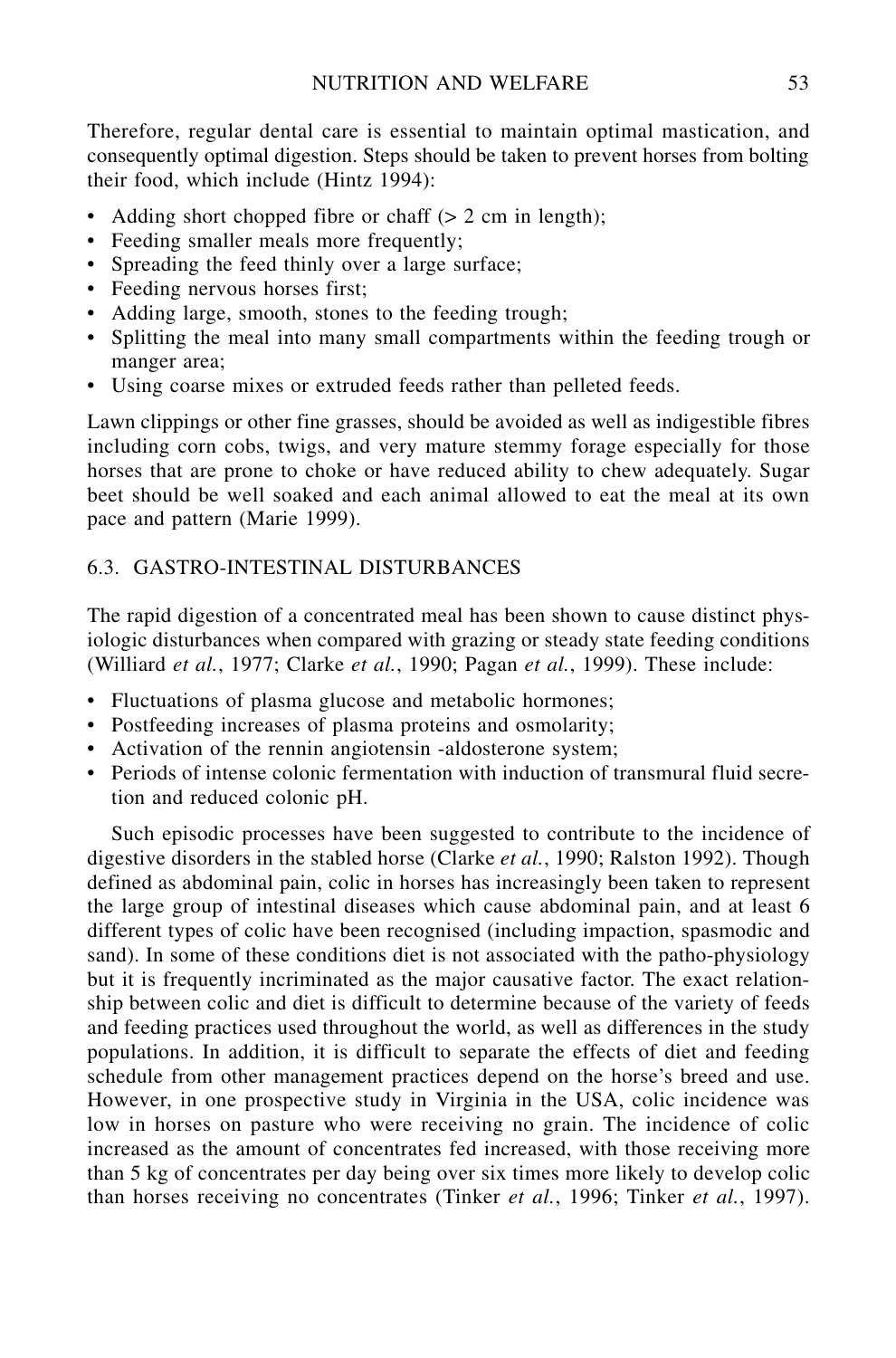The colic risk became significant in this study when more than 2.5 kg of concentrates were fed per day. The type of concentrate fed appeared significant, with problems being particularly associated with the processed feed and pellets. Dividing large concentrate meals into several meals a day did not reduce the colic risk, in fact feeding twice daily increased the risk of colic relative to feeding once daily or feeding 3 or more times (but this may be related to the size of each respective meal). In another prospective, case control study in Texas, neither the amount or type of concentrate fed was associated with the colic risk although the researchers did conclude that horses at pasture may have a decreased risk of colic (Cohen *et al.*, 1999). Here changes in diet and in particular the type of hay fed (including hay from a different source or cutting of the same type of hay) were the key risk factors (Cohen *et al.*, 1999). In this study feeding hay other than coastal Bermuda or alfalfa significantly increased the colic risk but this may have reflected hay quality and digestibility rather than type of hay *per se*. Changing to a poorer quality, less digestible, hay or feeding wheat straw or cornstalks may predispose horses to large colon impaction regardless of the type of hay being fed (Hintz 1994; Cohen *et al.*, 1999; King 1999).

A horse that is fed excessive cereal starch or a meal that is too large or experiences a sudden change in diet (of either volume or composition), may suffer from hindgut acidosis. This can also be caused by excessive intake of rich grass that is high in water-soluble carbohydrates (*i.e.* simple sugars as well as the more complex storage carbohydrate: fructans) usually found in larger quantities during the spring and autumn. In a practitioner- based colic study in the UK, a recent change in management was associated with at least 43% of the cases of spasmodic or mild undiagnosed colic. The most common management change was turnout onto lush pasture in the spring (Proudman 1991). The ingestion of high concentrate and low forage diets has also been implicated in the development of gastric ulcers, which in turn may result in signs of colic (Murray *et al.*, 1996).

Miniature horses are particularly susceptible to small colon impaction and it has been suggested that hay quality suitable for other horses may not be sufficient for miniatures. This breed commonly has dental problems, which might be a contributory factor (King 1999). Alfalfa hay may increase the risk of enterolith formation and subsequent colic (King 1999).

Sand colic, the involuntary or voluntary ingestion of sand or small grains of soil, can be seen in particular in horses fed and/or kept on sandy pastures. The sand accumulates in particular at the pelvic and sternal flexures of the large intestine and can cause necrosis of the lining and reduced gut motility (Ruohoniemi *et al.*, 2001). Clinical signs vary but diarrhoea, colic and depression are most commonly seen (Ruohoniemi *et al.*, 2001). Poor nutrition has been implicated, but not confirmed, with the suggestion that a deficient diet may cause horses to seek nutrients from inappropriate sources. Foraging on poor pastures may cause horses to accidentally ingest sand. Studies by Lieb and Weise (1999) indicated that horses may ingest more sand when grain is fed on the ground than when grass hay is fed this way. Others have suggested that more is ingested when alfalfa hay is fed on the ground than grass hay, perhaps due to the alfalfa having a smaller leaf size and being more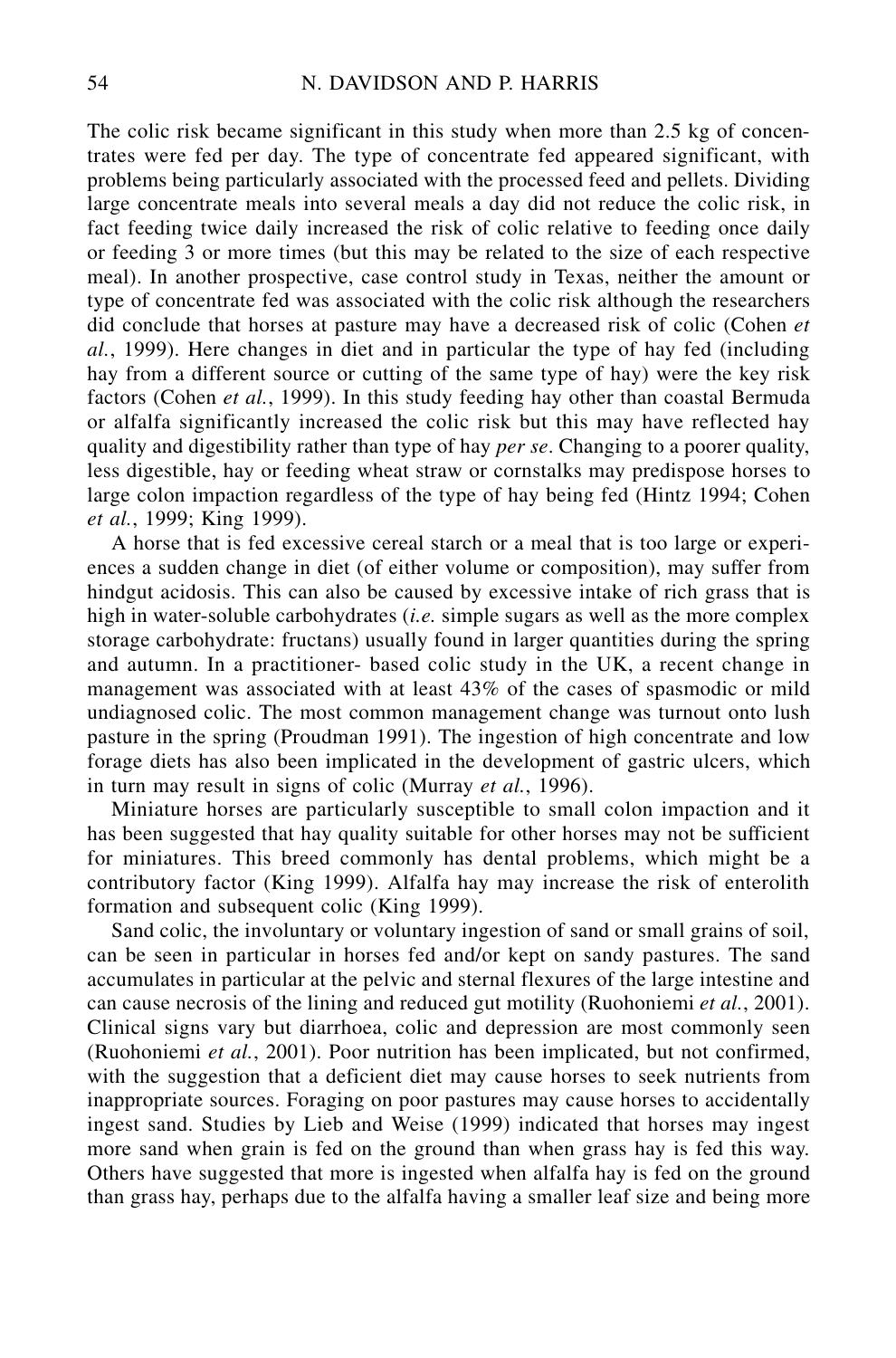palatable. Weise and Lieb (2001) however, found no effect of low protein, low energy or combined low protein and low energy diets on sand intake. There was an individual effect, with some horses consuming a mean of 1361 g of sand out of the 2000 g offered. It may be that voracious voluntary sand ingestors may have learned this behaviour from having been kept on poor pastures, but there is no evidence for this. Poor gut motility associated with a high endoparasitic burden may further exacerbate the situation, reducing the transit of sand even more.

In the Texas study, Cohen *et al.* (1999) concluded that whilst a regular programme for administration of anthelminthics might reduce the overall frequency of colic (see also Uhlinger 1990) recent administration of anthelminthics might predispose some horses to colic. Tapeworm infection has been associated with ileal impaction and spasmodic colic in the UK (Proudman *et al.*, 1998). However, other studies do not show such a clear link between parasite control and colic, again probably due to the study groups used, the protocols and the multiple aetiologies of colic.

#### 6.3.1. *Reducing the risk of gastrointestinal disturbances*

It is important to remember that when trying to prevent colic many factors need to be considered, including, but not exclusively, the diet. These include adequate provision of water, maintenance of a regular feeding and exercise schedule, good pasture management, appropriate bedding material and endoparasite control etc.

6.3.1.1. *Forage provision.* Forage (fresh or preserved) should be the foundation of any horse's diet, even those in hard work. Many horses and ponies will not require any other food. Hays with higher energy levels and greater digestibilities should be considered, especially for those animals in competitive work. Those horses in little or no work or those with an especially efficient metabolism (often called 'good doers') may benefit from being fed lower energy-containing roughages but care must be taken that this does not increase the risk of impactions. For the majority of horses, even those in work, at least 50% of their diet on a dry matter basis should be suitable forage (around 1 kg DM/100 kg BW). Even fit, very intensively working horses should be fed at least 35% and preferably 40% of their dry matter (DM) intake as forage. It may be valuable to offer some hay to horses on apparently good pastures, as the fibre content of lush pastures may not be adequate to meet their fibre needs.

Forage type should not be changed rapidly and poor quality forage should be avoided. In addition, items such as lawn clippings, large amounts of rapidly fermentable feeds such as apples, or feeds designed for other types of animals should not be given to horses.

Grain should only be fed when the horse's energy needs cannot be met by forage alone (sometimes small amounts of grain or other concentrates may also be needed to carry supplemental protein or minerals to balance the ration).

6.3.1.2. *Alternative fibre sources.* There has been an increasing interest in the use of alternative energy sources for horses, especially alternative fibre sources which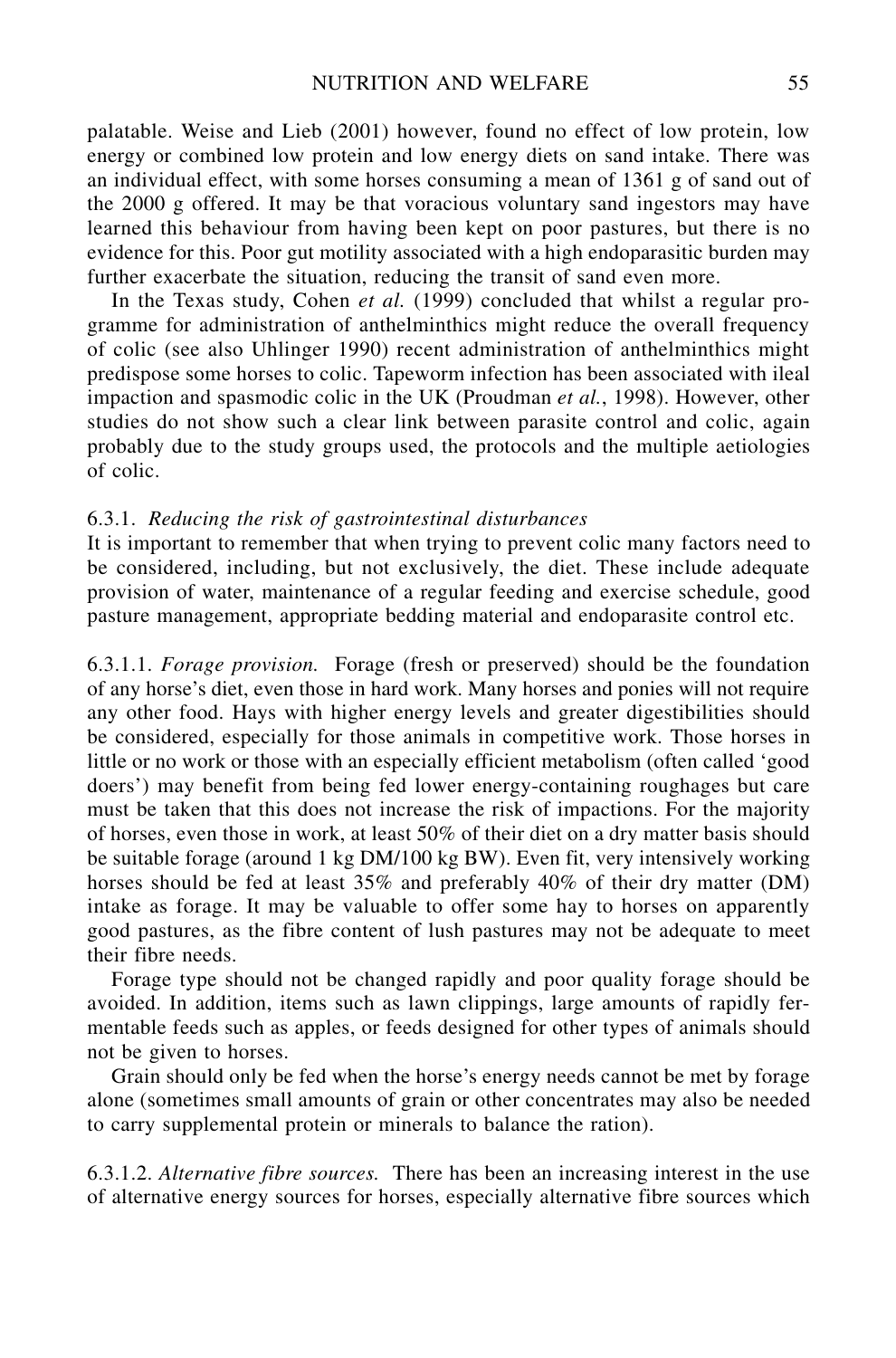do not cause marked disturbances in the hindgut and provide more energy than typical forages. Sugar beet pulp (SBP) and soya hulls are two such fibre sources. The fibre (non-starch polysaccharide, NSP) in beet pulp is highly digestible over the total tract, with a significant proportion being degraded (approximately 16.5% of unmolassed SBP NSP) in the small intestine during transit to the hind gut (Moore-Colyer *et al.*, 1997; Hyslop 1998). Digestibility studies suggest that not only is SBP well fermented but that degradation occurs to a large extent within the time period that such a feedstuff would remain within the gut (Stefansdottir *et al.*, 1996; Hyslop *et al.*, 1998). Recent studies have shown that sugar beet pulp addition to the diet may increase the nutrient value of concurrently fed hay, especially if this has a low protein content (Moore-Colyer & Longland 2001) and also may have an effect on alfalfa based diets (Hastie & Longland 2001).

6.3.1.3. *Oil.* There is an increasing use of supplementary vegetable oils for horses (Harris 1997a, b) as they provide proportionally more net energy than cereals, yet contain no starch or sugar and may provide other advantages. Although corn oil may be one of the most palatable oil, horses will vary in their preferences and providing the vegetable oil is fresh, not rancid, of a good quality, palatable and digestible to that individual, it may be acceptable. The optimal desired fatty acid composition is not yet known.

Supplemental oil should be introduced slowly since it might result in GIT disturbances. The amount of oil that should be added is still unclear. Horses have been shown to be able to digest and utilise up to 20% or more of the diet as oil. A relationship between dietary fat and muscle glycogen concentration indicated a peak glycogen at 12% oil by weight. A variety of trials have confirmed the value of incorporating this level of oil in a balanced feed (Kronfeld & Harris 1997a). However, adding oil to existing feed has the potential to create multiple imbalances, it is therefore prudent to use less than the  $12\%$  suggested above. Levels of  $5-8\%$ in the total diet are common in the competition horse. Pagan (1999) recommends 100 g/100 kg BW/day, and the majority of animals (500 kg BW) can be supplemented up to 400 ml/day  $(\sim 370 \text{ g})$  in divided doses without any problems – provided that the oil has been introduced gradually, is required, is not rancid and the vitamin E levels are considered (Harris 1999b). In order to obtain metabolic benefits from the feeding of oil, in addition to those associated with its high energy density and lack of starch content, the oil needs to be fed for several months (Harris 1997a, Kronfeld & Harris 1997). It is recommended that additional vitamin E be fed in combination with supplemental oil, an additional 100 iu vitamin E/100 ml supplemental oil is suggested (Harris 1999b).

6.3.1.4. *Cereal.* The pre-caecal and even pre-ileal digestibility, the amount being fed, the feedstuff under consideration and the extent and nature of the processing to which it has been subjected will determine glucose and volatile fatty acid production (Kienzle *et al.*, 1992; Kienzle 1994; DeFombelle *et al.*, 2001). Although most people recommend that the amount of starch in each meal should be limited, there are relatively few details of what may be considered to be too large a meal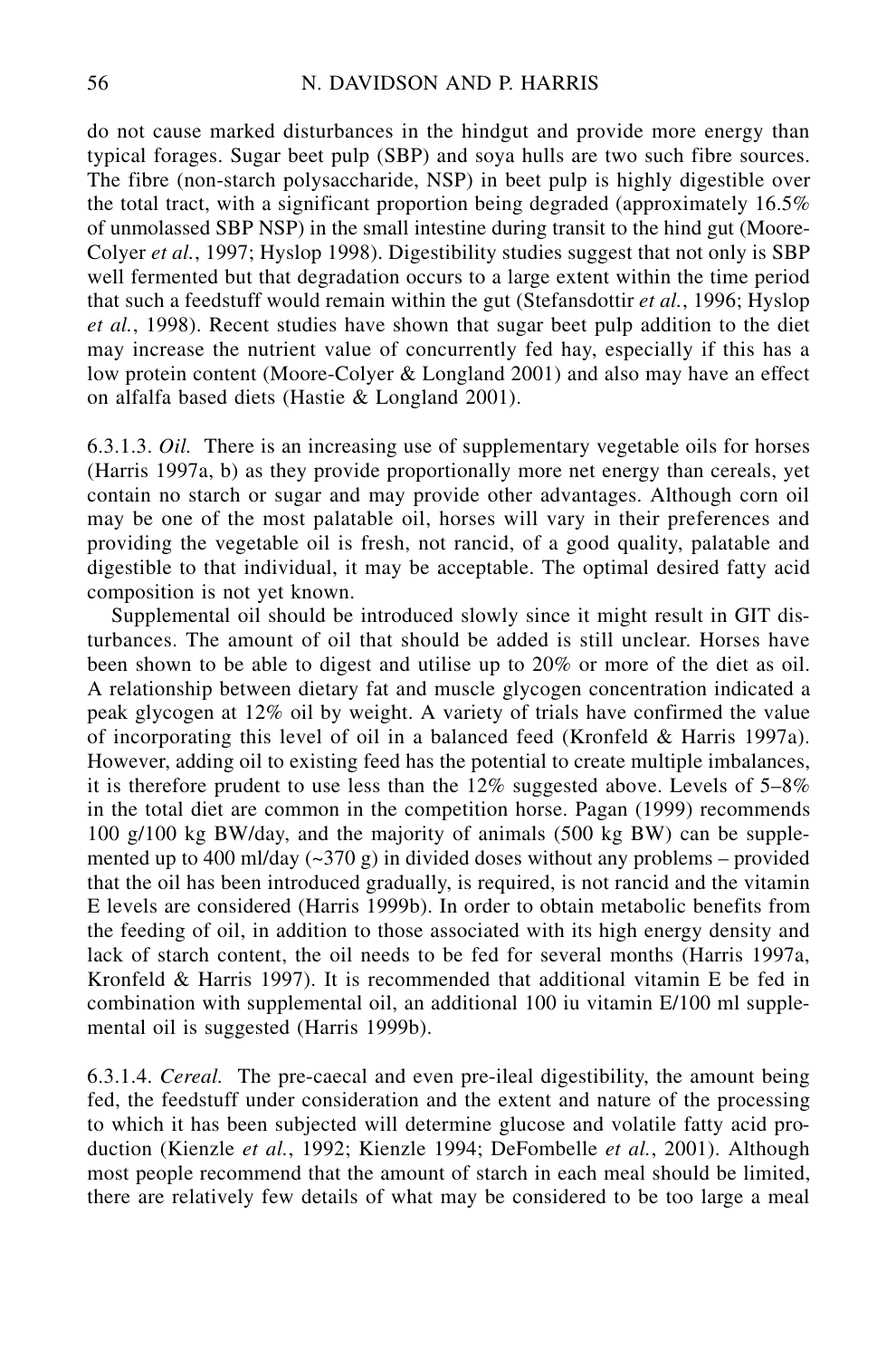(Hintz 1994). Feeding, in a meal, around 400 g starch per 100 kg bodyweight has been suggested to saturate the small intestine's digestive capacity for starch (Potter *et al.*, 1992). Feeding less than 300 g starch per 100 kg BW was recommended by another author (Kienzle 1994) and recently it has been suggested that even at this level there may be concerns, depending on the nature of the feed (De Fombelle *et al.*, 2001), since at 300 g starch per 100 kg BW all the oat starch was digested in the small intestine, but 20% of the barley starch and 34% of the corn starch escaped the pre-caecal digestion and reached the large intestine (De Fombelle *et al.*, 2001). This means that, despite corn containing more starch than oats on a weight for weight basis, if corn is fed whole, less actual starch will be digested in the small intestine and more will reach the hindgut. Feeding large amounts of corn starch is more likely to result in a significant decrease in hindgut pH and an increased risk of acidosis than if an equivalent amount of oat starch is fed.

There have been a number of studies that have evaluated the beneficial effect of cooking or micronising cereals such as corn and barley to improve pre-caecal digestibility (Kienzle 1994; Cuddeford 1999c; Mclean *et al.*, 2000). It also has been recommended that if meals high in starch are fed they should be fed separately from the fibre (Cuddeford 1999b). It is therefore worth considering increasing the number of meals/day to three or four rather than having two large cereal-based feeds. If a horse appears to require ever increasing amounts of feed in each of its meals in order to maintain condition and energy, and there is no suspicion of ill health consider

- Increasing the number of meals (whilst keeping down the size of each meal);
- Changing to a feed with a higher energy content;
- Adding oil.

6.3.1.5. *Feed changes.* Rapid or major changes in the amount or type of feed eaten by the horse may cause marked fluctuations in the microbial population of the hindgut. Although the microflora adapts to a degree to whatever diet is being fed, quick changes in their environment may cause gastrointestinal imbalances and may lead to diarrhoea or colic. In the past it has been considered to be much less of a risk with changes in preserved forage but as described above this may not always be true when changing to a less digestible source. Typically changing from one type of forage source to a similar one, causes fewer problems compared with changing from preserved to fresh forage or from a forage-only diet to one with concentrates, but ideally, any changes in the diet should be done gradually. Small changes can be made in a step-wise manner over 3–5 days, while more major changes may require a 2–3 week adaptation period. Changes in amount rather than type are preferable where possible and appropriate. Even in a grain-adapted animal the amount of grain should not be increased by more than 0.5 kg per day (for a 500 kg horse).

6.3.1.6. *Reducing the risk of sand colic.* To prevent sand colic, the horse must not be allowed to ingest any sand! Minimising sand ingestion in some geographical areas can be difficult, but there are a few precautions, which should be taken: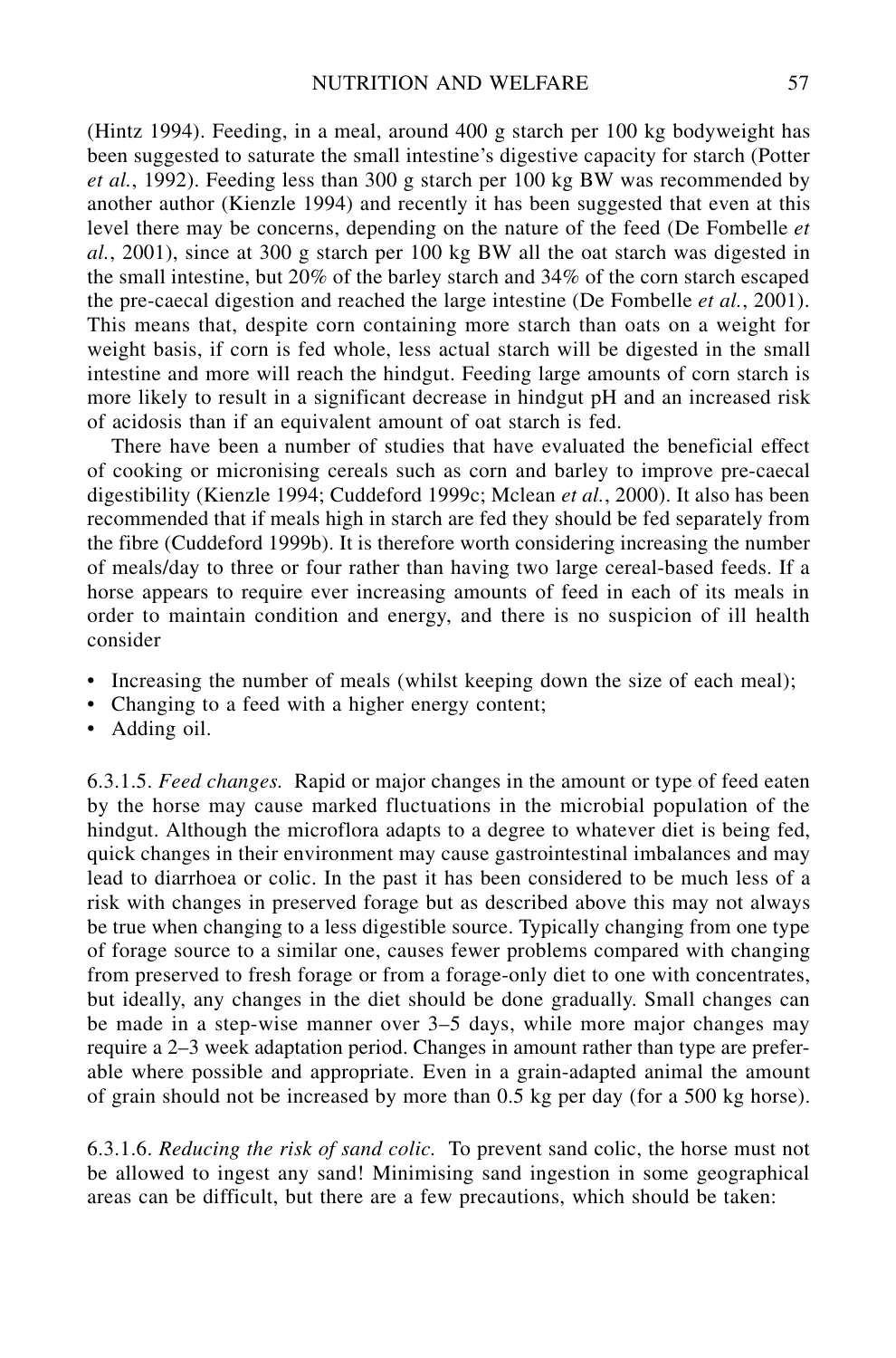- Always ensure nutrition is optimal and the diet is not deficient.
- Do not graze on bare pastures. If this cannot be avoided then an ample amount of an alternative forage should be provided.
- If forage and feed are fed from the ground, this should preferably be a concrete area.
- Offer grass hay rather than alfalfa hay.
- Follow a regular anthelminthic programme.

For voracious sand ingestors, particularly those prone to colic, there are a number of psyllium or clay-based products which some believe assist in the removal of sand from the gut (Ruohoniemi *et al.*, 2001). However, opinions are divided, and work by Lieb and Weise (1999) found no advantage to sand removal from the GIT of feeding or treating with psyllium, wheat bran or oil at 1.5% BW hay intakes. They also reported that at larger hay intake (2.5% vs 1.5%) the sand moves through more rapidly, suggesting that maximising forage intake may be beneficial.

## 6.4. CHANGING BODYWEIGHT SAFELY

#### 6.4.1. *Conditioning the underweight horse*

The ideal condition of any horse is dependent on its breed, work, life stage and health (for example, you would not wish to allow a horse with problems with its joints to become over-weight). The sick horse is outwith this chapter, however, there may be occasions when a healthy horse is below its desirable weight, and requires changes to its dietary regimen in order to improve its condition. Assuming that the horse has not been starved, has been on a suitable antihelminthic programme and has no dental problems, the rules for increasing weight are as outlined below. All changes must be made gradually, particularly to horses that are extremely underweight, as rapid introduction of feed may result in death (Kronfeld 1993). The exact protocol to follow will depend on the extent of the starvation (Naylor 1999; Stull *et al.*, 2001) but in extreme cases should start with increasing the forage quantity and quality, ideally for at least 10 days, before introducing concentrates, which its weight at the midpoint between its current and desired weight. Once this weight has been attained then the feed may be increased gradually to a level which will maintain the horse at the goal weight. Supplementary oil may be beneficially used in the re-feeding programme (Stull *et al.*, 2001). Such a programme of weight increase may take several weeks and care is needed with respect to mineral intake, in particular phosphorus and magnesium, especially in severe cases. can be high fibre cubes to begin with. The horse should be fed at the level to maintain

If the horse has trouble with maintaining weight (*i.e.* is a 'poor doer'), the forage should have a high digestible energy and additional energy in the form of oil rather than grain should be offered. Vitamin and mineral content of the diet should match the energy level, therefore if feeding below recommended levels of concentrates, or adding oil, it may be necessary to add a vitamin and mineral supplement. All of this is based on increasing the amount of digestible nutrients available to the horse. Changes may be required in other management factors such as for example, reducing heat loss through appropriate shelter/rugs.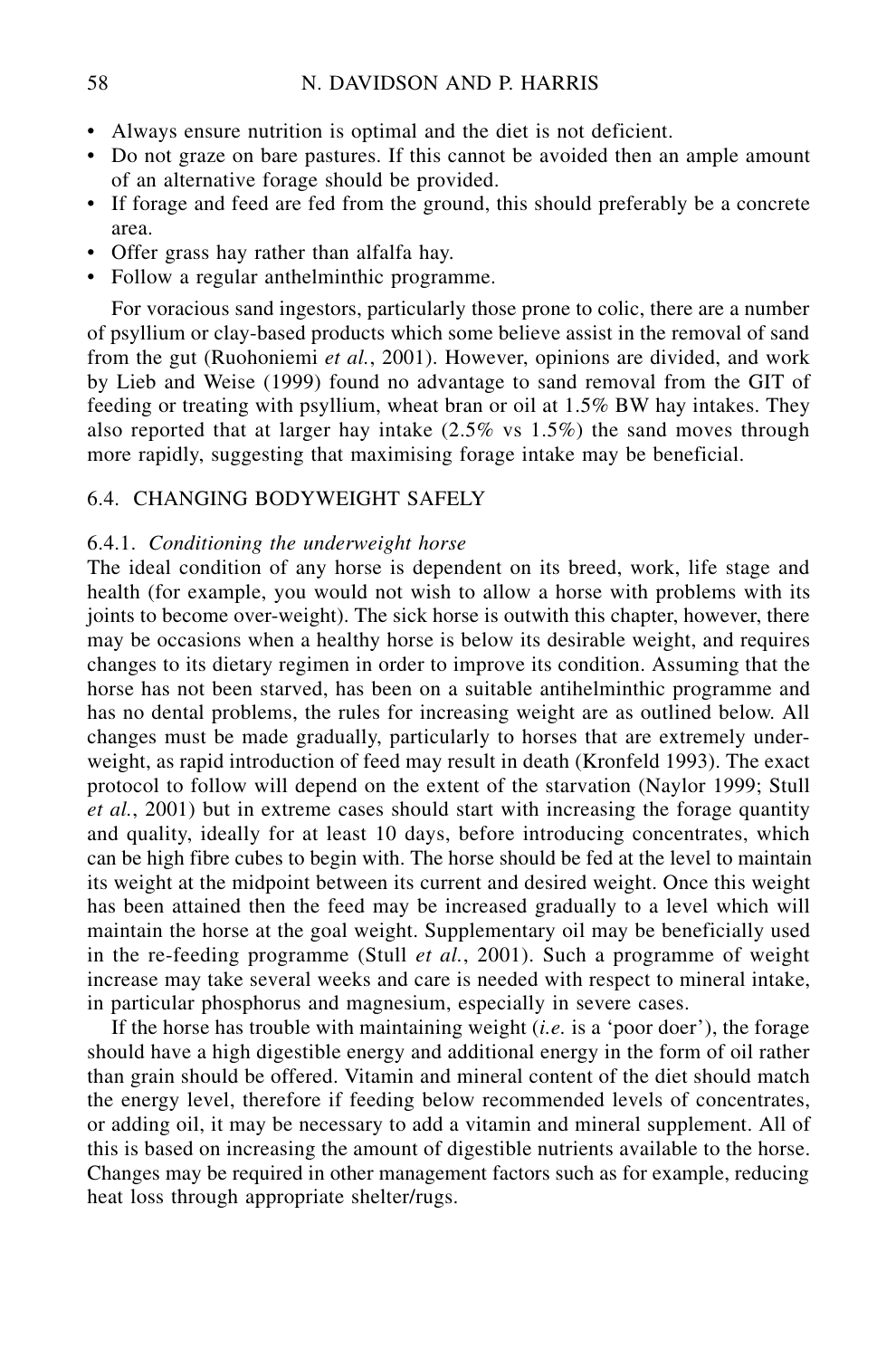#### 6.4.2. *Reducing weight*

Ponies, especially pregnant ones, must not be abruptly starved to reduce their body weight or prevented from eating for prolonged periods as they have an increased risk of developing hyperlipaemia under such circumstances. It is much safer to gradually reduce the diet to a half maintenance level, if necessary, than to completely starve a pony for weight loss purposes. Wherever appropriate the diet can be made up to near appetite levels by feeding low energy forages but poorly digested, highly silicated forages such as wheat straw, may cause impaction.

#### 6.5. GASTROINTESTINAL ULCERS

The horse secretes acid into the stomach continuously. Under natural circumstances the saliva produced by the horse whilst grazing, helps to buffer the gastric acid and may help to provide a protective layer for the squamous epithelium. In addition, living under natural conditions encourages the horse to move freely and may assist in the normal movement of stomach contents through the gastrointestinal tract. Unfortunately, modern management practices which include meal feeding, low fibre/high concentrate diets, early weaning and intensive training programmes, help to produce a poorly buffered, acidic environment in the stomach. This results in a high prevalence of gastrointestinal ulcers, particularly in intensively-managed horses, such as performance horses (Bertone 2000). The prevalence and severity of ulceration has been correlated with the intensity of training that the horse undergoes and the associated management practices. Murray *et al.* (1996) found that 93% of Thoroughbred racehorses had gastric ulcers, but this percentage varied with the training – two-year olds at the start of training showed no or minimal lesions, but after only 2–3 months of intensive training 90% showed lesions (Murray, unpublished data from Orsini, 2000). Contributing factors associated with lesions are high concentrate diets, low hay diets, meal feeding, fasting, training (which increases gastrin levels) and certain drugs. In addition, the stressful lifestyle of such performance horses is thought to exacerbate these conditions. By comparison, horses that undergo less intensive or no training, or even a different type of training, show a far lower prevalence, *e.g.* 37% in pleasure horses (Murray *et al.*, 1989), and up to 40% in Western performance Quarter Horses (Bertone 2000). GIT ulceration is not isolated to adults, but is prevalent in foals, with up to  $51\%$ of foals aged less than 3 months showing lesions (Murray *et al.*, 1989). Foals are highly susceptible to ulceration because they start secreting gastrin just after birth before the gastric mucosa have fully developed (Sandin *et al.*, 2000). In addition, stressful weaning programmes may exacerbate the development of GIT ulcers. Clinical signs of gastrointestinal ulcers include abdominal discomfort, reduced appetite, weight and body condition loss, diarrhoea, and particularly in foals, a loss of vitality, dorsal recumbency, grinding of teeth. The onset of crib-biting may indicate the presence of gastric lesions (Nicol *et al.*, in press).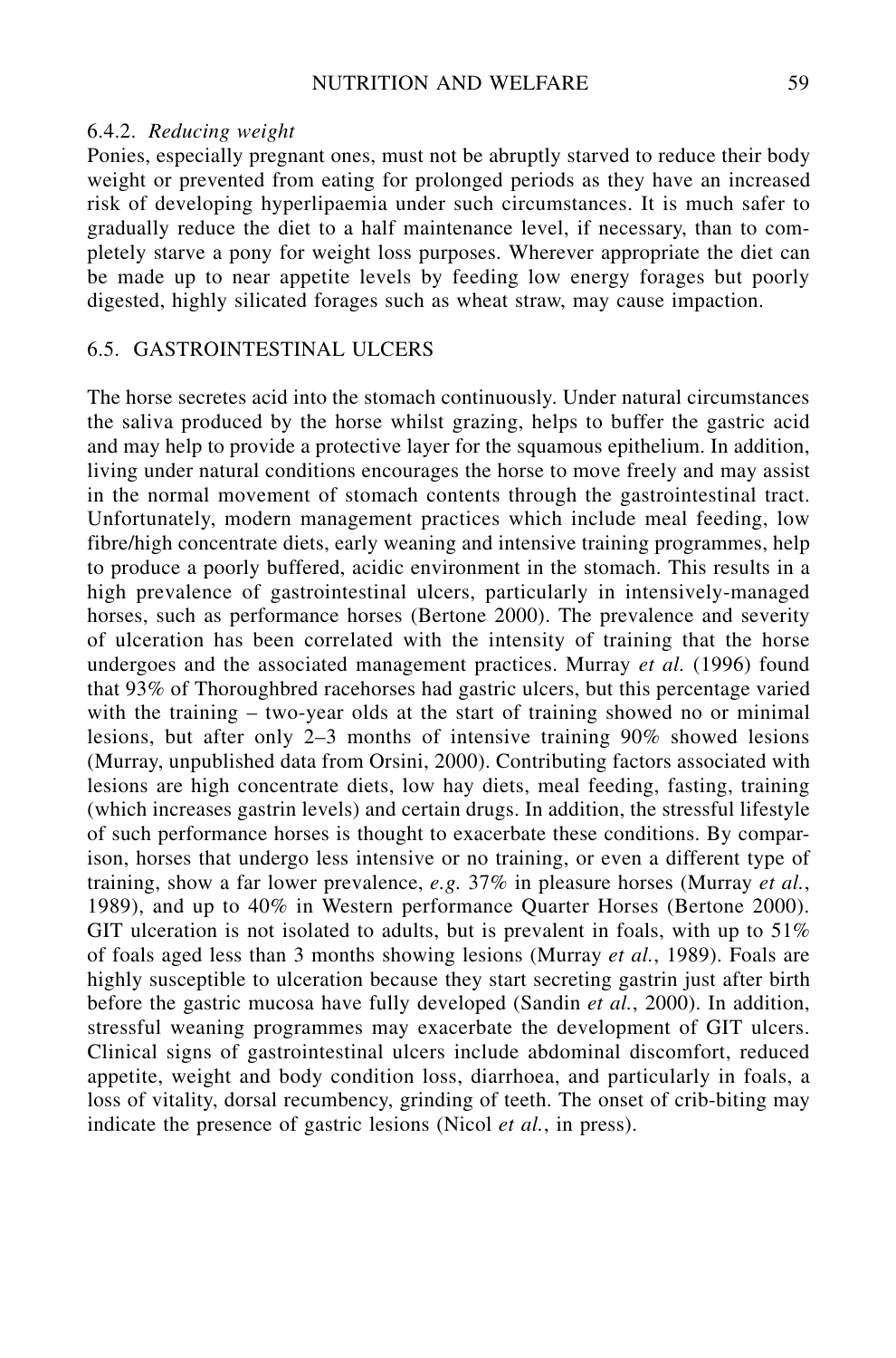### 6.5.1. *Risk reduction*

Preventing the onset of gastrointestinal ulcers should be a priority, and this can usually be achieved by keeping adult horses at pasture. However, as this is not possible for all horses, other steps often need to be taken. There is a strong correlation between the diet fed and the pH of the stomach. Concentrate diets have always been implicated but ensuring these are fed in small amounts, possibly in combination with a forages such as alfalfa hay may help to increase the stomach pH and volatile fatty acid content in gastric contents (Nadeau *et al.*, 2000). A high forage intake that encourages chewing and stimulates salivation should be maintained. If lesions do occur, training should be reduced or stopped until the lesions have healed. Wherever possible and especially in a horse with known predisposition to this problem, stressful situations such as travelling long distances, changing environment and long periods of confinement where the horse cannot freely move around should be avoided. There are a number of pharmaceutical agents that can be used in consultation with the veterinarian. These work by preventing or reducing the secretion of gastric acid and therefore increasing gastric pH, coating the mucosa or introducing endogenous prostaglandins, but they should ideally be viewed as a short-term measure to resolve the lesions while changes in management practices take effect. Omeprazole paste may be the most safe and effective anti-ulcer therapy to use in horses which continue to be trained and raced (Johnson *et al.*, 2001).

#### 6.6. LAMINITIS

Laminitis has been recognised as a clinical disorder since the 19th century. It is currently thought to represent an end stage condition, common to a number of disease processes, which results in destruction of the interlaminar bonds of the hoof. If severe this may allow independent movement of the pedal bone with respect to the hoof wall (Howarth 1992). The laminae consist of interlocking finger-like projections that are separated by nerves and blood vessels (see Figure 1). It is these blood vessels that supply the hoof. The laminae hold an integral part in the construction of the hoof wall by providing strength and stability to the structure as a whole. The force created by the horse's weight is passed down through the bones of the leg to the top of the pedal bone (3rd Phalanx or P3), which is locked within the hoof wall. The laminae effectively connect the outside of the pedal bone to the inside of the hoof wall, transferring the force from one to the other, thus, distributing the horse's bodyweight over a much larger surface area.

Laminitis can affect any horse but there appears to be an increased incidence in overweight animals, small to medium size horses and in particular ponies. There are many potential causes. Certain episodes result as a consequence of a primary disease or condition elsewhere in the body, for example retained placenta, an endocrine imbalance (*e.g.* Cushings) or certain toxaemias.

Ralston (1992) stated that 'overall the reliance on oropharyngeal stimuli, lack of attention to gastrointestinal or metabolic feedback during the course of a meal in conjunction with relatively slow adaptation to changes in caloric density of feed, make horses prone to excessive intake (gastrointestinal overload) when suddenly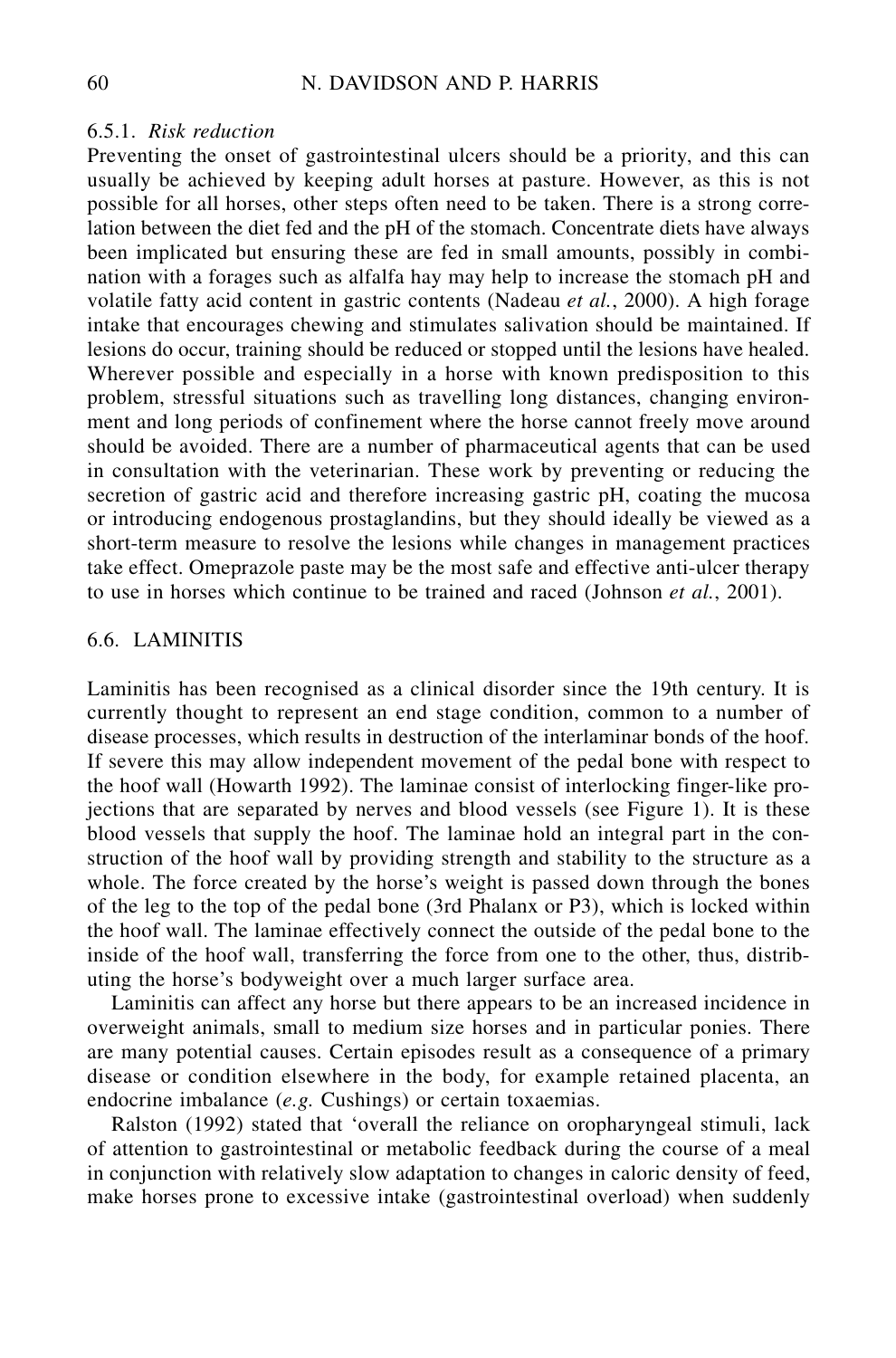

*Figure 1.* Laminae.

presented with feeds of high caloric density'. Grain overload whether by accident or deliberately induced increases the risk of developing laminitis. For over 50 years it has been known that the administration of a 85% carbohydrate and 15% fibre diet will result in clinical signs of laminitis within 40 hrs, including a pounding digital pulse, tachycardia, pain and a characteristic forelimb lameness (Obel 1948).

Turning ponies out onto lush pastures in the spring and autumn is a common triggering factor for the development of laminitis. Currently it is thought that the high levels of water soluble carbohydrates (which include the simple sugars as well as the more complex storage carbohydrate (fructans) may be involved in this process. It is thought that as for other mammals the horse does not have the necessary enzymes to digest fructans directly within the small intestine. They therefore pass into the hindgut where they are readily fermented in a similar manner to starch that escapes digestion (Cuddeford 1999a). Rapid fermentation will lead to production of lactic acid, and the lowering of pH (acidosis) upsetting the bacterial/microbial balance. When this occurs, bacteria that are not able to survive under such conditions may die and release endotoxins and other unwanted compounds into the hindgut. These endotoxins together with the other unwanted compounds could be absorbed into the blood and have further effects. The blood flow to the feet, is particularly sensitive to some of these factors and results in an inflammatory response, triggering the development of laminitis.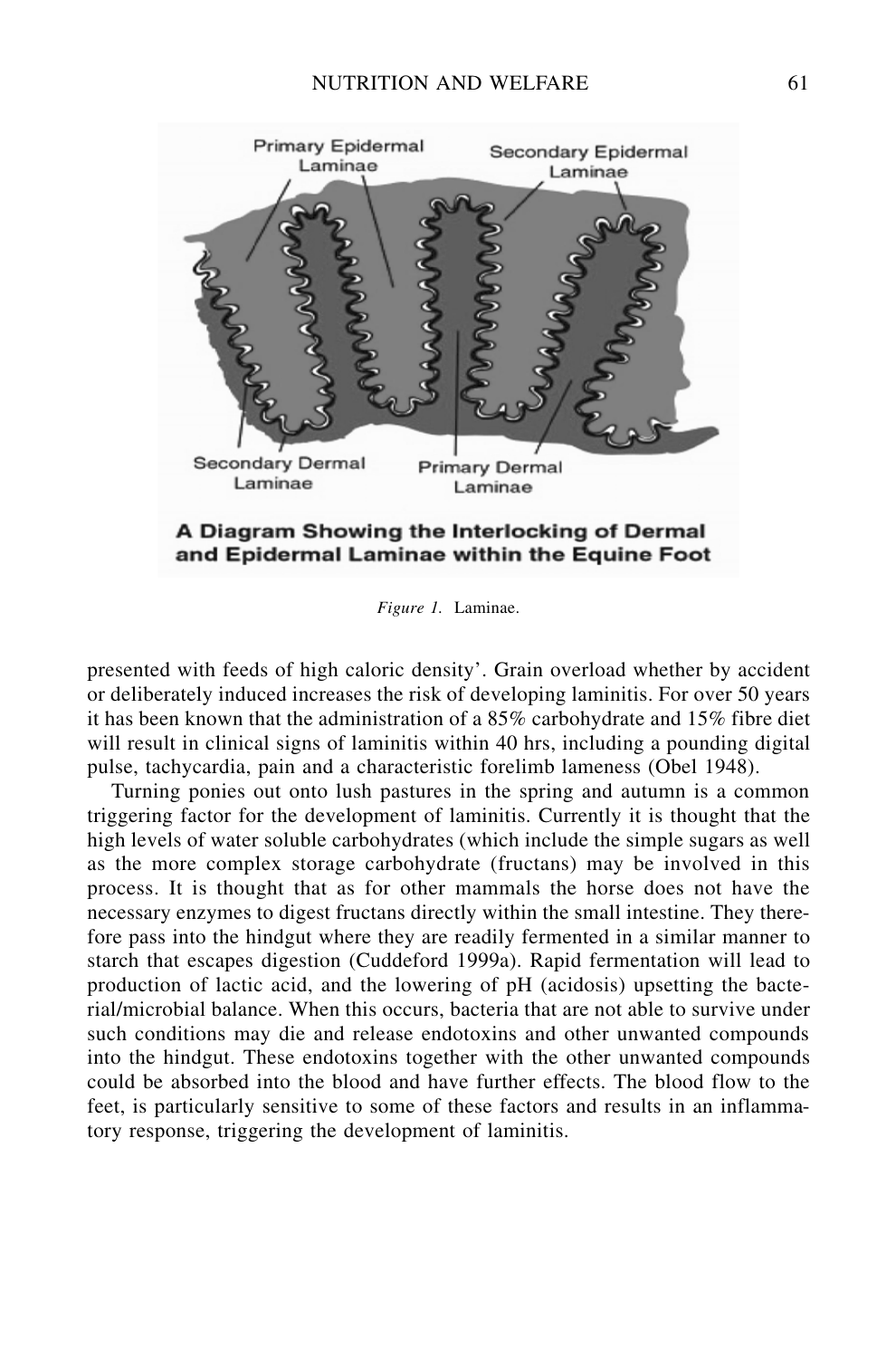#### 6.6.1. *Nutritional risk factors for laminitis*

Fructan (and water-soluble carbohydrate – WSC) intake should be reduced. The fructan content of grass will vary and is largely dependent on, light intensity, ambient temperature, stage of growth, residual fructan accumulation from the previous day and pasture management regimens (Cuddeford 1999a). It is usually when energy demands upon the plant are high (*e.g.* during growth) that the fructan concentration will be at it's lowest (as it is being utilised to provide energy). Fructan levels are higher in the stem than the leaf as it is a storage carbohydrate (Cuddeford 1999a). It is also known that particular grasses contain a higher concentration than others, for example, cocksfoot and timothy both have a lower level than most perennial ryegrasses. The fructan content of grass is likely to be higher during spring before the development of the flower when the fructans are being stored. In the autumn time, if a low temperature is followed by a bright and warm day the fructan concentration may also increase as the factors mentioned above may not be sufficient to support growth. It is therefore thought that the safest time to turn out may be late at night, bringing the horse in by mid-morning. The fructan content of hay is likely to be lower than that of fresh grass, and will be lower still in haylage due to the fermentation process. There are various practices that are recommended that will reduce the risk of the development of laminitis. These are summarised in Table 1.

*Table 1.* Recommended practices for reducing the risk of laminitis.

- Horses should only be at pasture when fructan levels are likely to be at the lowest, such as late at night to early morning, removing them from the pasture by mid-morning.
- Horses should not be grazed on pasture that has not been properly managed by regular grazing or cutting. (young leafy sward should be maintained at approximately 4 cm in height and mature stemmy grasses should be avoided since this contains high levels of stored fructans).
- Horses should not be turned out during the spring (before flower development) and autumn months when fructan levels are accumulating and plants generally contain relatively high levels of WSC.
- Horses should not graze pastures that have been exposed to low temperatures (e.g. frosts) with warm, bright sunny weather.
- Horses should not be grazed on freshly cut stubble (after hay has been harvested), as plant stems are the storage organs for fructans.
- For some horses it may be necessary to consider zero grazing (whilst providing the horse with suitable forage).
- If horses are grazed, they should only feed on grasses that produce low levels of fructan (eg. timothy).
- Horses should be fed forage rather than concentrates. Oil could be used in place of starch as an energy source (with veterinary approval) and broad spectrum vitamin and mineral supplements can be used where no (or low levels of) concentrates are fed and if the quality of the forage is poor.
- Horses should be fed according to their energy requirements.
- Horses should have their hooves regularly trimmed or shod.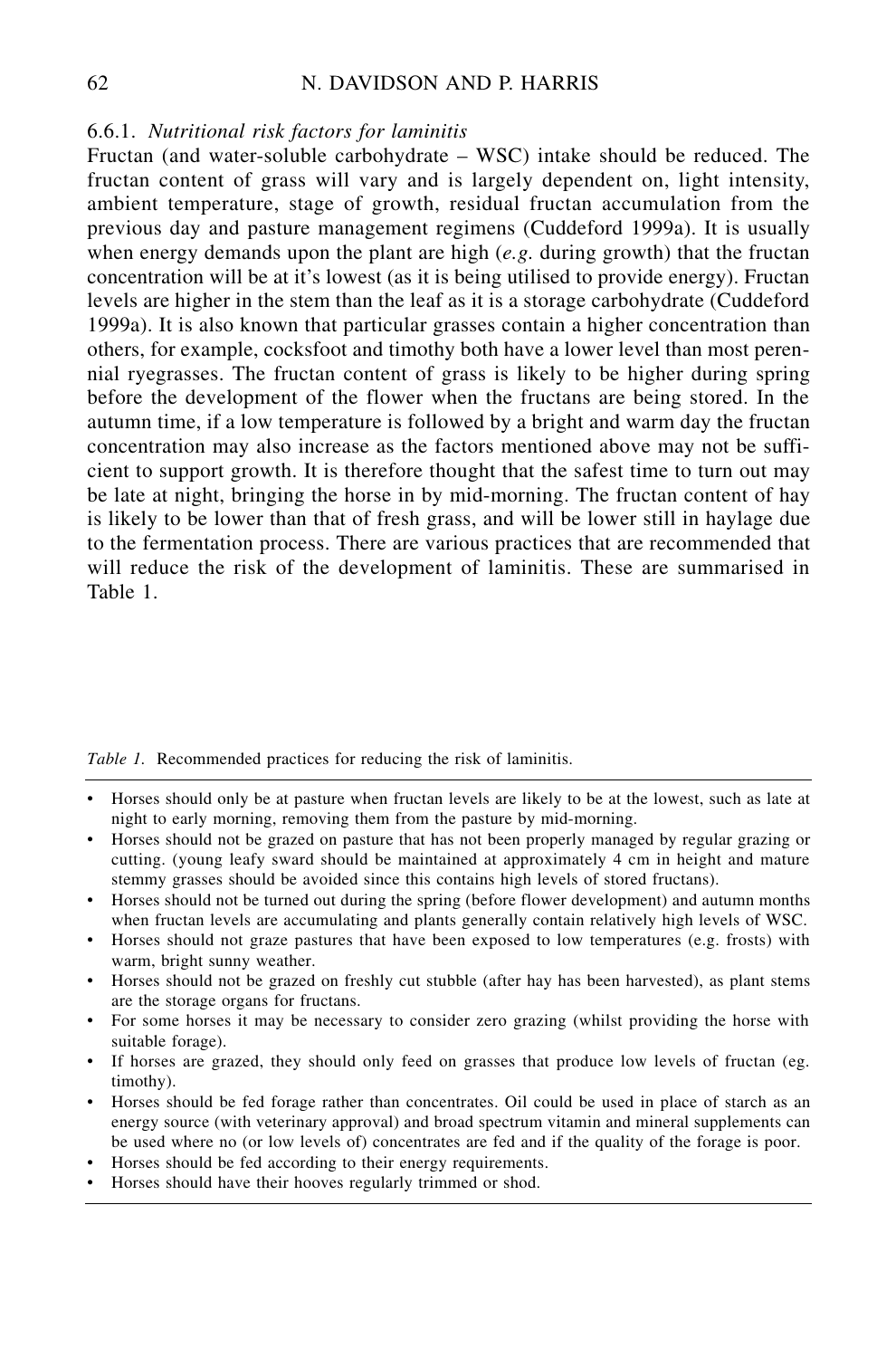## 6.7. RESPIRATORY SYSTEM

Allergic respiratory disease in horses or Recurrent Airway Obstruction (RAO) is more frequently referred to as 'heaves' or Chronic Obstructive Pulmonary Disease (COPD; Lavoie 1997) and is one of the oldest documented diseases of the horse. There is considerable evidence implicating allergic reactions in most affected animals. It is rarely found in tropical or subtropical countries where animals spend most of their time at pasture. In temperate climates COPD is closely associated with housing and the presence of dust and fungal spores in the air (Halliwell et al., 1993). The pathophysiology may be multifactorial, with a lower airways inflammation caused by a hypersensitivity reaction to specific allergens; a non-specific hyperreactivity reaction or an inflammatory response induced by dust. Two moulds: *A. fumigatus* and *F. rectivirgula* have been most commonly implicated as inciting allergens (Halliwell *et al.*, 1993). COPD can affect up to 50% of horses in some stables resulting in a range of signs from reduced exercise-tolerance to, coughing, mucus hyper-secretion and severe dyspnoea. COPD can affect all types of horses and can be difficult to control especially if the animal is in full work (Andrews  $\&$ Schemeitzel 1999; Robinson 2001). Some horses develop a similar condition when at pasture (McGorum & Dixon 1999) with no access to hay or straw – Summer Pasture Associated Obstructive Pulmonary Disease (SPAOPD). Some of these will develop classical COPD when exposed to poorly conserved hay/straw. It has been suggested (McGorum & Dixon 1999) that horses with SPAOPD have 'long term airway hyper-responsiveness which results in persistences of inflammation and dysfunction in response to a wide range of specific (*e.g.* mould or pollen allergens) and non specific triggers (*e.g.* cold air, dry air, exercise, irritant dusts).

A number of studies have evaluated the effects of environmental conditions during outbreaks of respiratory disease and one suggested that 'whereas healthy horses may be able to tolerate considerable variations in environmental conditions the presence of dust and other environmental contaminants can substantially extend the convalescent period once horses are affected with respiratory disease' (Burrell *et al.*, 1996). These workers found in their study that those horses housed on straw in loose boxes were twice as likely to suffer from lower airway disease as those kept on shredded paper in American barns.

An additional challenge to the respiratory system may occur for stabled horses due to raised ammonia levels in the stable. Stable hygiene practices and bedding choice will obviously have an effect on this. An additional factor may be diets that provide a higher protein intake than required, as excess protein cannot be stored and the excess nitrogen is removed primarily via urea in the urine. Higher protein intakes result in higher plasma urea concentrations, an increased water requirement and more urea excreted in urine. This urea is then converted by bacteria within the stable environment to ammonia. Lower respiratory tract inflammation can result from exposure to ammonia (Clarke 1987).

Hay quality can be very variable due to unpredictable weather conditions; hay often tends to be dusty with a high fungal spore count, especially the small diameter thermophilic actinomycetes which have been particularly associated with the dust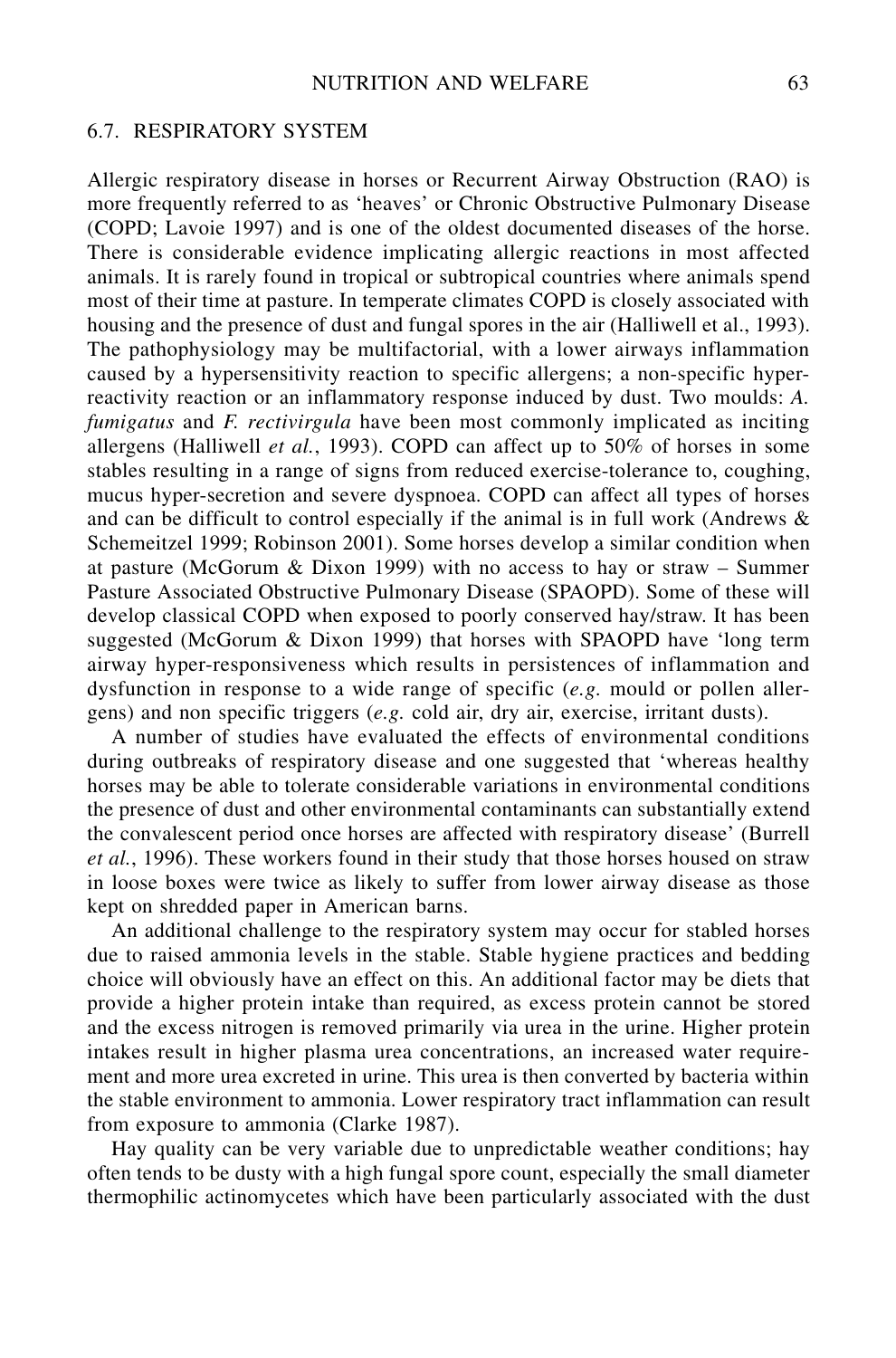from hay. It is not always possible to confirm the hygienic quality by eye (Raymond *et al.*, 1994). It has been estimated that around 12 million particles may be taken into the lungs of an average stabled horse with each breath and that even in well ventilated buildings the level of airborne particles around the hay and therefore within the breathing zone will still be very high (Blackman & Moore-Colyer 1998). Whilst obviously dusty and mouldy feeds should be avoided for all horses (but especially if they are prone to COPD or SPAOPD) other measures are often needed. There has been an increase in the use of alternative forage sources for horses, in particular big bale haylage ( $DM > 40\%$ ) and silages ( $< 40\%$  DM). These, if prepared and stored correctly tend to have a better hygienic quality but there may be other concerns, especially with respect to potential clostridial activity and reduced overall fibre intake (in horses).

It has been reported that soaking a 2.5 kg hay net for 30 minutes reduces respirable particle numbers by 88% (Blackman & Moore-Colyer 1998). The practice of soaking hay with the aim of reducing the number of airborne particles is popular in some areas (Blackman & Moore-Colyer 1998; Harris 2000). The water used for soaking must be fresh and, although there is still discussion over exactly how long soaking should be carried out, increasingly it is recommended that more than 30 minutes may not be advisable because of the potential negative effect of prolonged soaking on the soluble carbohydrate and nitrogenous content of hay (Warr & Petch 1992; Blackman & Moore-Colyer 1998). Alternative solutions include the practice of steaming hay. In one study soaking for 10 or 20 minutes reduced the respirable particle numbers but also the concentration of phosphorus, potassium, magnesium, sodium and copper (Blackman & Moore-Colyer 1998). Steaming had a similar effect on the respirable particles but there was no loss of nutrients. However, these authors noted that, although reducing the number of respirable particles may be advantageous to a healthy horse and may help prevent the initiation of this debilitating condition, it may not be sufficient for some sufferers of COPD, in which case vacuum-packed dust-free fodder and pasture turnout would be recommended.

Recent research (Deaton *et al.*, 2001; Marlin *et al.*, 2001) found that ascorbic acid (vitamin C) levels were lower in the lung epithelial lining fluid and plasma of horses with COPD/RAO, compared to those of healthy horses. Further work (ongoing) suggested that lung function of RAO horses in remission could be improved by feeding a cocktail of antioxidants (Kirschvink 2001).

#### 6.7.1. *Management of respiratory diseases*

There are a number of steps that can be taken to improve the environment for horses with RAO which may help to alleviate the condition (Table 2). However the first step should be to gain veterinary diagnosis and advice.

#### 6.8. DEVELOPMENTAL ORTHOPAEDIC DISEASE (DOD)

The term DOD was first coined in 1986 to encompass all orthopaedic problems seen in the growing horse. It is non-specific and currently is taken to include osteochondrosis; subchondral cystic lesions; physitis; acquired angular limb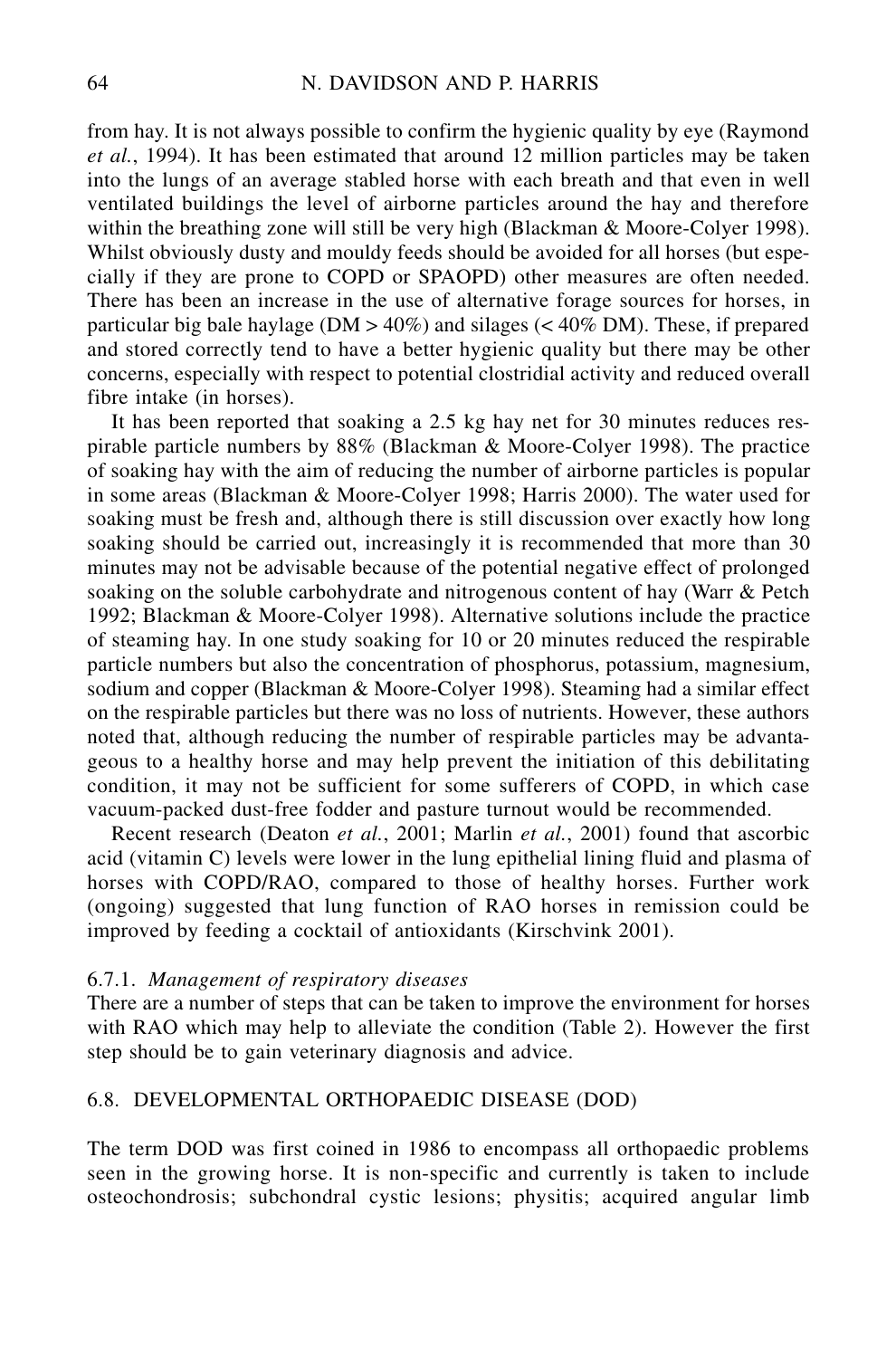*Table 2.* Management to alleviate respiratory problems.

- The affected horse should be turned out as often as possible.
- The stable environment should be well ventilated (as opposed to draughty).
- Deep-litter bedding systems should be avoided.
- Faeces and urine should be removed frequently, and the horse should be moved from the stable before cleaning the bedding or grooming.
- The bedding substrate should provide a reduced allergen challenge and be non-dusty.
- Affected horses should not be housed near to any concentrated source of irritants/allergens such as, deep- litter beds, dung-piles, hay and straw stores.
- Hay should be checked and low dust hay should be fed. Hygienic quality should be checked if possible.
- If hay is fed, it should be soaked as this promotes the swelling of fungal spores so that they may be ingested rather than inhaled. The current recommendation is to soak hay for 30 minutes in clean water. Alternatively, steamed hay or other forage types such as haylage could be fed.
- All other feedstuffs should be of good quality.
- Feeding an appropriate antioxidant supplement formulated for horses should be considered.

deformities; flexural deformities; cuboidal bone malformation; juvenile arthritis or juvenile degenerative joint disease and bony fragments of the palmer/plantar surface of the first phalanx of standardbred horses (believed traumatic lesions) (McIlwraith 2001). Many possible causes have been suggested but in future it may be necessary to differentiate the cause and the triggering factor(s) from any consequent clinical signs. It has been suggested that as far as osteochondrosis is concerned it is most likely that initially some disturbance to the normal cartilage development occurs and then physical stresses are superimposed leading to the clinical signs of Osteochondrosis Dissecans (OCD) (McIlwraith 2001). It is also thought possible that the initial defects/lesions may heal or may develop into OCD or into subchondral bone cysts.

Many causes have been suggested for DOD, including a genetic disposition, biomechanical trauma, mechanical stress through inappropriate exercise, obesity, rapid growth and inappropriate or imbalanced nutrition. It is currently thought to be multi-factorial in origin. With respect to nutrition various nutrients have been implicated over the years but in particular protein, energy, calcium, phosphorus, copper and zinc (Kronfeld *et al.*, 1990; McIlwraith 2001).

There is currently little evidence that protein *per se* is a major factor but too much or the wrong type of energy may be involved in some cases. Feeding 129% NRC energy requirements to foals from 130 days of age resulted in increased incidence of lesions compared with controls or horses fed 126% National Research council's recommendations (NRC 1989) for protein (Savage *et al.*, 1993). It has been suggested that diets or individuals that respond to diets to produce high glyceamic peaks, which in turn cause high insulin peaks and the consequent reduction in the production of thyroxine which affects bone maturation, may have an increased risk of developing DOD (Glade & Belling 1986; Ralston 1995; Pagan 2001). Savage *et al.* (1993) fed three and a half times NRC recommended levels of calcium to 6 foals and found no change in incidence. However, although the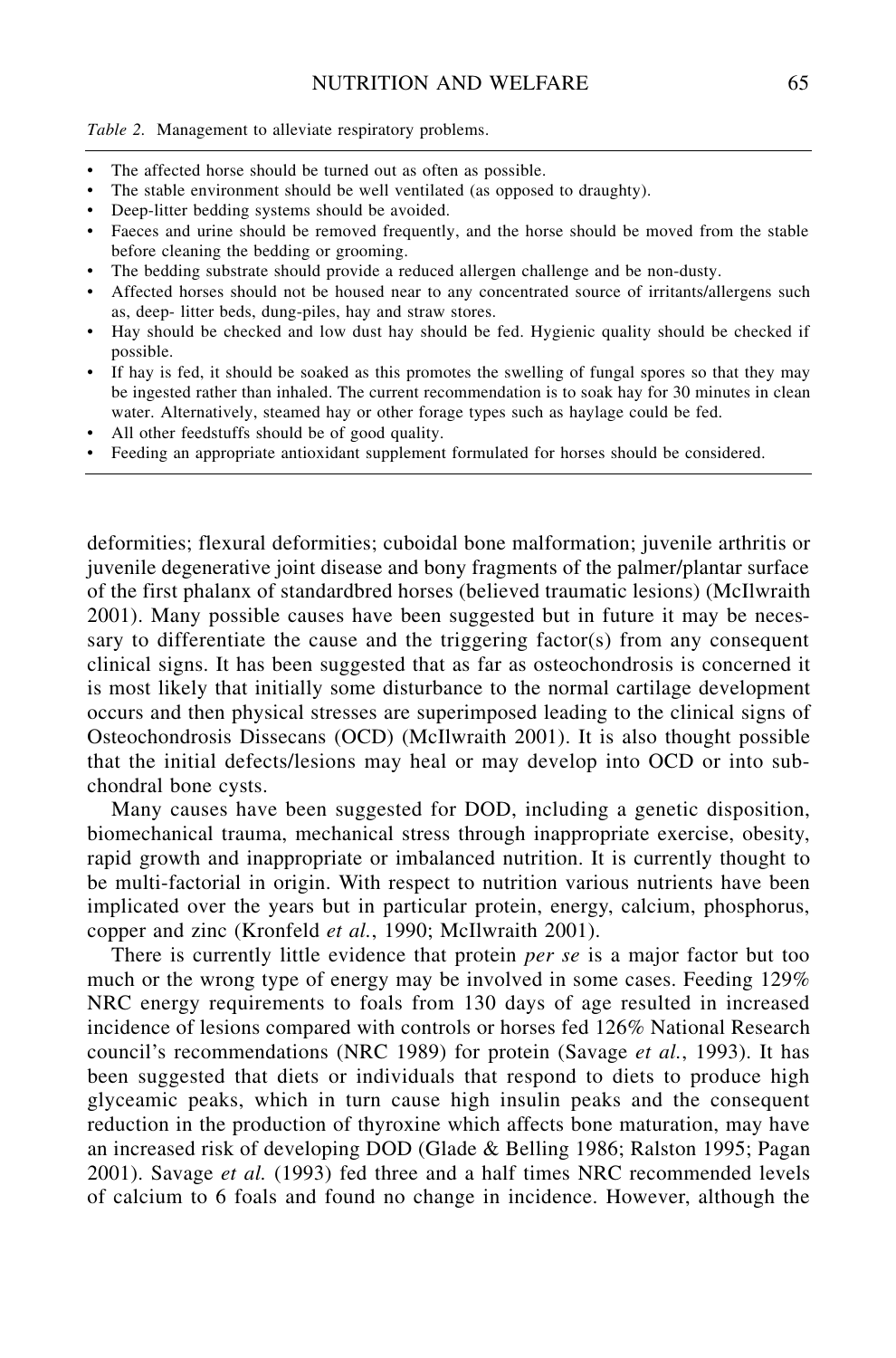incidence of clinical physitis and flexural deformities has not been shown to be related to marginal deficient phosphorus levels, excessive phosphorus intakes appeared to increase the incidence of OCD in unexercised foals – but these intakes were being fed with concurrent high energy intakes (129% NRC) (Cymbulak & Christison 1989).

A copper containing enzyme – Lysly oxidase, is involved in the X-linking of protein chains in elastin and collagen of cartilage. Disruption of these X-links due to copper deficiency may result in biomechanically weakened cartilage and increase the risk of DOD (Hurtig *et al.*, 1993). A number of studies have suggested a relationship between copper and zinc in the diet and DOD (Knight *et al.*, 1985, McIlwraith 2001) but whilst improved diets may have helped some horses, this does not appear to have been universally successful and there may have been an effect of study design on the results. In a series of elegant studies in New Zealand (Pearce *et al.*, 1998) copper supplementation of mares significantly decreased the radiographic indices for physitis in the distal third metatarsal bone of foals at 150 days and the prevalence of articular cartilage lesions. Supplementing the mare did increase the liver copper status but had no effect on other tissue copper concentrations. It is important to note that, unlike many of the US based studies, articular cartilage lesions were minor in all foals with no evidence of clinical OCD *in vivo*, with the exception of minor radiographic changes assessed at post mortem. The differences in the results may reflect other nutritional factors and differences between the US and pastured foals in New Zealand. Copper supplementation of the foal did not have any effect on any of the bone or cartilage parameters measured but the copper intake of the control foals was only mildly deficient.

Excessive zinc has been associated directly with OCD – suggesting that increased exposure to zinc and possibly cadmium may result in the development of OCD.

## 6.8.1. *Reducing the risk of DOD*

Adequate and balanced nutrition with appropriate exercise for the growing foal is very important and although this will not totally reduce the risk of DOD it might help reduce it. This is paramount as once DOD is evident, the solutions, such as early weaning or confinement, while perhaps being effective at reducing the impact of the disease, severely reduce other welfare aspects of the foal's life.

Steady growth curves should be aimed for, and any spurts are to be avoided. Diets should be nutritionally balanced, preferably avoiding those with high-energy intakes from hydrolysable carbohydrates. It may also be advisable to avoid high protein diets that also provoke high insulin responses. Kronfeld's group at Virginia Tech, USA in particular, have been evaluating the benefits of feeding a fat and fibre rich pasture supplement compared with a more traditional starch and sugar based supplement and have found:

- Smoother growth curves without the spring 'dip' and compensatory surge
- Reduced glycaemic response more equivalent to that seen at grass
- Less disturbance to the somatatrophic axis (see Hoffman *et al.*, 1999; Stanier *et al.*, 2001; Williams *et al.*, 2001).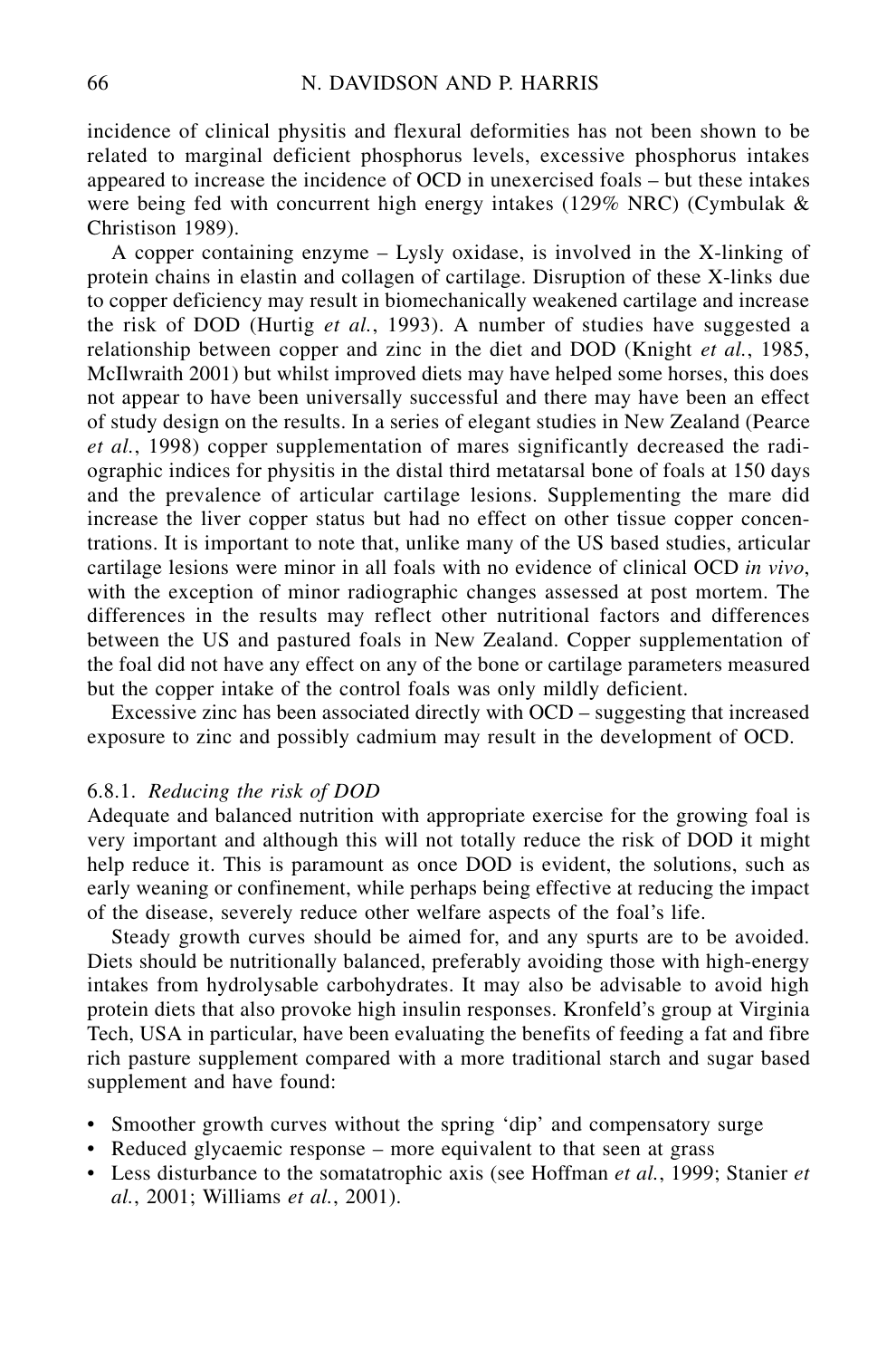Unless severe lesions already exist, exercise may help to modulate the adverse effects of high-energy diets on joint development. Bruin *et al.* (1994) exercised warm-blood foals fed high energy diets (30–45 mins of trot and gallop in a lunging ring several times a day) and found beneficial effects. However, in a recent study exercise was not shown to reduce the number of lesions but it was suggested that it might help reduce the severity (Van Weeren & Barneveld 1999). In conclusion, it is currently recommended that adequate exercise should be provided daily. Excessive strain or trauma to the young horses' growing bones and joints should be avoided. This can be done by avoiding exercise to fatigue/exhaustion and also by avoiding a situation of confinement followed by abrupt turn out, especially on hard ground, as this increases the risk of biomechanical trauma.

Adequate calcium in balance with phosphorus is advisable for the growing animal. Certainly excessive calcium may not be protective and may interfere with the absorption of other elements. Pregnant mares should be fed adequate copper and zinc to allow the foetus to accumulate sufficient stores; therefore, growing foals and pregnant mares should be fed approximately 15–20 mg copper/kg DM. Zinc should be fed at between 3–5:1 (Zn:Cu); optimally at 4:1 Zn:Cu.

#### **7. Nutritional Impact on Behaviour**

An inappropriate diet, whether it is a deficiency or an overdose of a specific nutrient or feed type, can be reflected in changes in behaviour. Behaviour which may be considered by an owner to be inappropriate, such as pica/geophagia (McGreevy *et al.*, 2001), wood chewing or copraphagia may be the result of a deficient diet (although in young horses it may also reflect their motivation to investigate and orally manipulate all kinds of substrates).

Obviously, any dietary factor that causes the horse pain, such as rapid or large changes in the amount of concentrates fed, will result in the horse responding differently to its normal environment. Hind-gut acidosis or other gastrointestinal disturbances may not result in the visible symptoms of full blown colic, but the consequences may be apparent as more subtle behavioural changes. The horse may become depressed, cantankerous, show increased sensitivity to touch or just show changes in responsiveness. Changes in activity levels and type may also indicate pain, such as moving less, standing in a manner that suggests tension rather than a relaxed state, or alternatively the horse may become more restless, or display specific behavioural changes, such as constantly turning around to nip its side.

There are many behavioural changes that are recognised symptoms of specific diet deficiencies or toxicities which are too extensive to be covered here; in addition, some behavioural changes may not be linked to diet but to a specific condition or disease. However, it is becoming increasingly recognised that some specific behaviour patterns that once were thought to be due to boredom and were considered to be vices, may be linked to modern management practices, and specifically to diet (although stable confinement is also a major factor). These behaviour patterns tend to be classified as stereotypies and include both oral and locomotory behaviours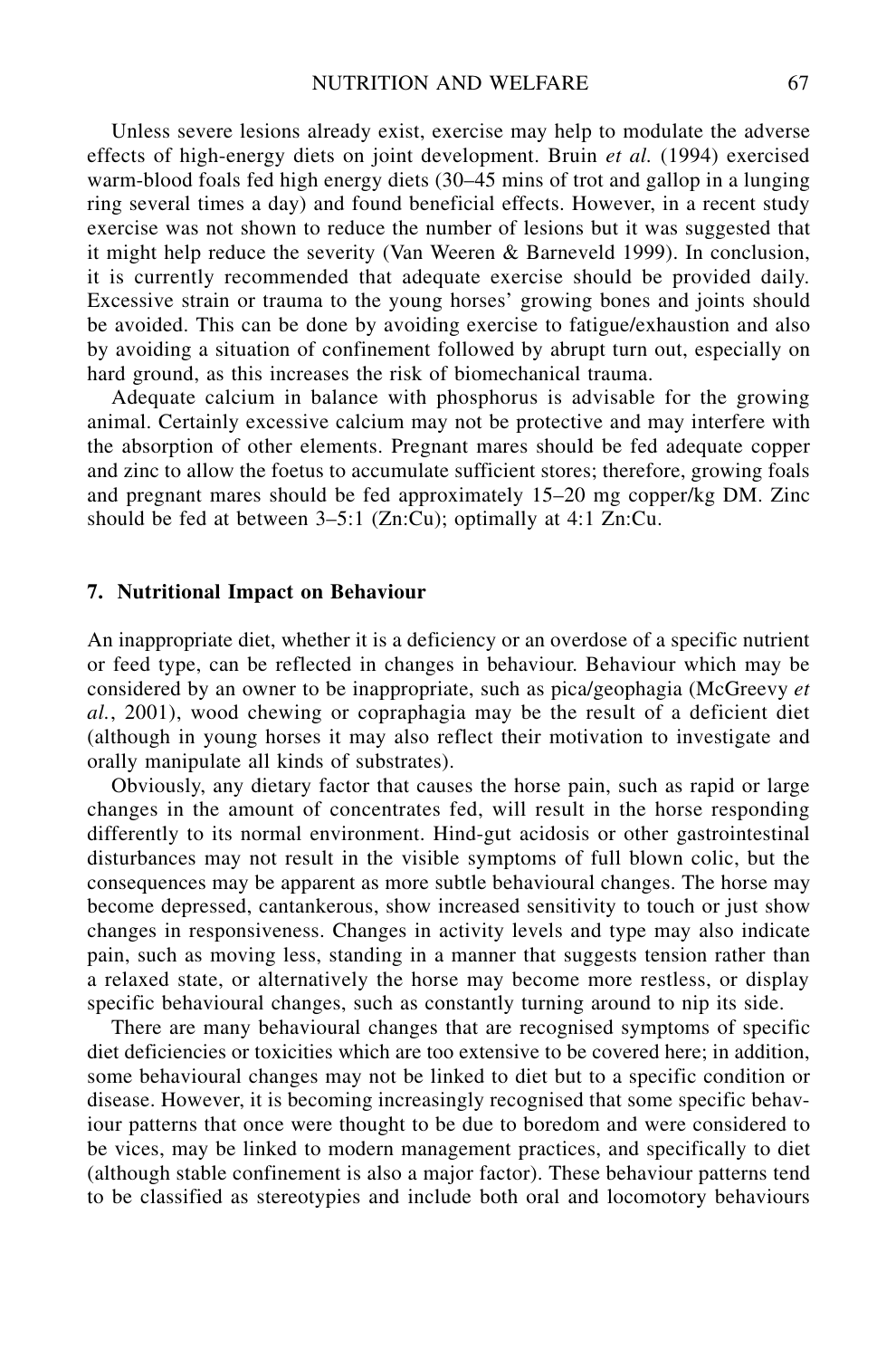(see Chapters 4 and 5). Time spent foraging, and also a reduction of appropriate forage given concomitantly with an increase in concentrates fed has been indubitably linked to displays of abnormal behaviour patterns. For instance, crib-biting – an oral stereotypy not recorded in wild horses – was recently studied in young foals (Nicol *et al.*, 2001), and a link was established between the condition of the stomach, specifically the presence of changes in gastric morphology and gastric lesions, of the foals and crib-biting.

#### **8. Nutritional Supplements**

Nutritional supplements are readily available to horse owners, both on prescription and from retailers and come in many forms: powders, pastes, drenches, herbs etc. The vast majority are widely used without the recommendation from either a veterinarian or a nutritionist. Nutritional supplements are fed for many reasons, and the benefits they proffer include the following:

- an additional source of vitamins and minerals;
- 'diet enrichment' through providing plants that horses may not have access to;
- ergogenic aids (which claim to enhance performance);
- health benefits (*e.g.* which claim increased immunity, improved hoof appearance, better respiratory function);
- behavioural modification (*e.g.* for 'hormonally challenged' mares or excitable horses).

There are a number of issues that should be taken into account when considering nutritional supplements, but the key ones are: how necessary, how efficacious and how safe is the supplement in question. Some supplements that contain active ingredients have been clinically tested in horses and have proof of efficacy and safety, others may not have been clinically tested in horses and have no published proof of efficacy. There are even supplements being sold that contain ingredients that are known not to be absorbed or efficacious in the horse. There are many supplements available, which claim unsubstantiated benefits, and it would be preferable, if perhaps rather optimistic, that all products should be clinically tested with results published in peer reviewed journals. It is often the case that easy solutions (or so called 'quick fixes') are sought for behavioural problems or lack of training that would be better solved with some time spent working with the animal.

To assist in the question 'to supplement or not?' the following areas should be considered. Firstly, before offering any horse a supplement outwith its normal diet, there are a number of questions that should be asked:

• Is the horse being provided with the optimum balanced diet for their current health and lifestage? Manufacturers of feedstuffs that are intended to provide the concentrate portion of a horse's diet will have the produced a mineral and vitamin level that is designed for a horse in a certain lifestage and/or under a certain workload, i.e they will be in ratio with the calorific content. If the horse does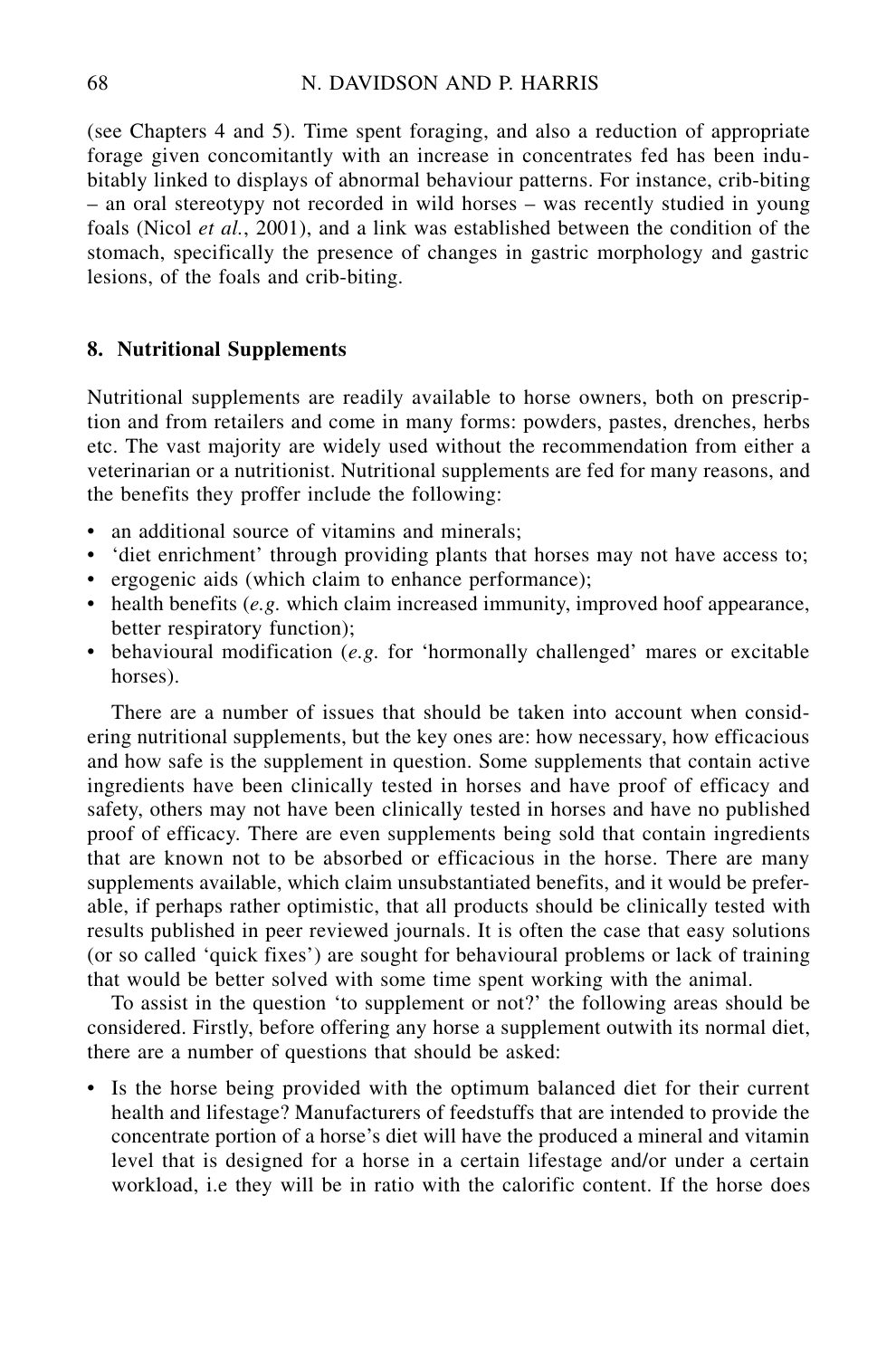not require the recommended amount of that feed, and it is not possible to change over to a more suitable feedstuff then it may be necessary to supplement the horse's ration with additional minerals and vitamins, in order to supply all its' nutritional requirements.

- Is the horse being provided with the optimum environment this includes ability to forage and interact with conspecifics. Sub-optimal condition or poor performance or behaviour may be a reflection of an inadequate environment, which may impact both on the horse's physiological and psychological well-being. Supplements may have no impact or may mask the true root of the problem.
- Is the horse capable of fulfilling the task required  $-i.e.$  is it being provided with the correct training (in saddle and groundwork) and exercise level to fulfill the task required? All athletes need to be properly trained and in peak fitness to perform their best, the horse is no different. Ergogenic aids should be considered only as one of the additional tools available, and should not be used as a replacement for appropriate training. In addition, many performance or behaviour issues can be resolved more permanently with patience, time and a regular modification/training programme, *i.e.* there really is no substitute for time spent working with the animal in question.
- Are there any health issues that require veterinary treatment that may need to be addressed? It may be neither ethical nor safe to use supplements to mask pain in order to get good performance from your horse. One of the purposes of pain can be to restrict movement within the physical bounds in order to minimise the risk of further damage. In addition, pain is often the cause of behavioural problems in horses (Casey 1999) and steps to ensure that the horse is pain-free and that any equipment being used is appropriate should be paramount.

If the nutrition, the environment, the training and the health issues have been addressed, and there is still a perceived requirement for improvement – whether it be performance, condition or behaviour, then supplements may be considered. At this point, the next set of questions should be about defining the problem – is it a general loss of condition or are there specific indicators about what may be most beneficial. For example, the supplements that are offered may differ for poor hoof or coat condition as opposed to a general loss of body condition. In addition, the advice of a nutritionist or a veterinarian with nutritional training will help with the decision making process. If anything is being added to the diet it is important to ensure that the addition to the horse's normal diet does not take any one nutrient over recommended levels in total *e.g.* selenium is often added to the diet of horses but it has been recommended that total daily intakes do not exceed around 1 mg per 100 kg bodyweight. In addition it is necessary consider the response time of the supplement, and the different responses of individuals, since some nutritional supplements are required to be fed for long periods before a noticeable response occurs, *e.g.* it is known that biotin needs to be fed for several months before any improvement to poor hoof quality may be visible in those individuals in which it is effective.

Once the problem has been defined, and the desired action or active ingredi-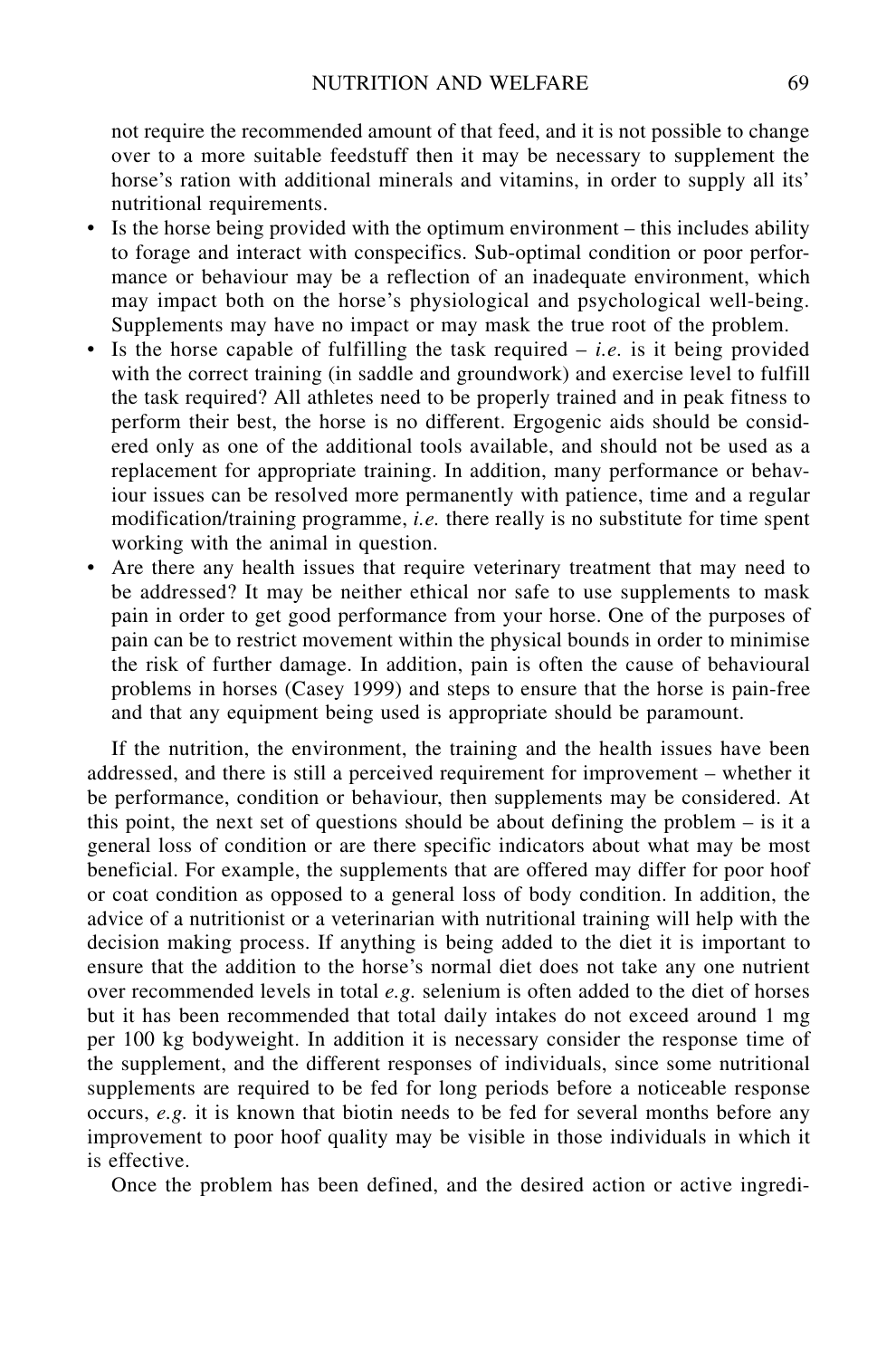ents, which are required, have been identified, how do you choose a safe and efficacious supplement? It cannot be taken for granted that all products are either efficacious or safe for horses, so care must be taken. There are supplements which have no proof of efficacy, have never been clinically tested on horses and for which no toxicity data in horses is available (see Poppenga 2001). Many product manufacturers claim that a ingredient 'X' is well known for causing response 'Y', but they fail to mention that all of the data is from human experiments, and although some extrapolations from human data to horses have been well founded, there are many which are not (Harris & Harris 1998). Often more intensive evaluation of supplements on the market can reveal inadequate experimental design and inaccurate assumptions. For example some vitamins and minerals can be toxic at high levels and the active ingredients in some herbs are a drug used by humans *e.g.* salycilic acid (aspirin) obtained from the bark of *Salix alba* (white willow). In this case more may not be better. Finally it is essential before using a supplement that contra-indications are assessed. There have been few satisfactory studies that cover this area, although some side-effects are known. For example it is advised that gingko is not used with aspirin, non steroidal anti-inflammatories or anti-coagulants due to its profound inhibition of platelet-activating factor (Davidson 1999).

## **9. Conclusions**

The horse has evolved to fulfil a specific niche as a social animal, grazing and browsing throughout the day, conscious of, and ready to respond to, its' position as a prey item – and as such, is very successful in this role. The tasks required of today's horse, and the different management practices, including diet, imposed as a consequence of this role, do not always match its' physical or mental needs, and often may be the source of problems that develop either in the horse's well-being or in the relationship between horse and owner. While it is unrealistic to believe all horses will ever be maintained under wholly natural conditions (indeed their status in society could be drastically reduced if that were the case), we should encourage people to alter their management practices, examine their feeding programmes and make changes where possible (Davidson 1999). In summary, the following points should be considered in order to prevent the onset of nutritionally related problems and enhance the welfare of the performance horse:

- Where possible 24 hour access to grazing should be allowed. Grazing quality should be appropriate – many modern pastures are rich monocultures with too little fibre content in the grass, and therefore may need to be supplemented or managed to provide more optimal grazing. Nutritional supplementation, especially vitamins and minerals, may be needed especially for the performance horse, pregnant/lactating mare and the growing animal.
- If stabled, as much of the diet as possible, should be forage, and preferably a selection of different forages should be offered. Recent work (Goodwin *et al.*, 2001) found that at least in the short term, stabled horses showed a preference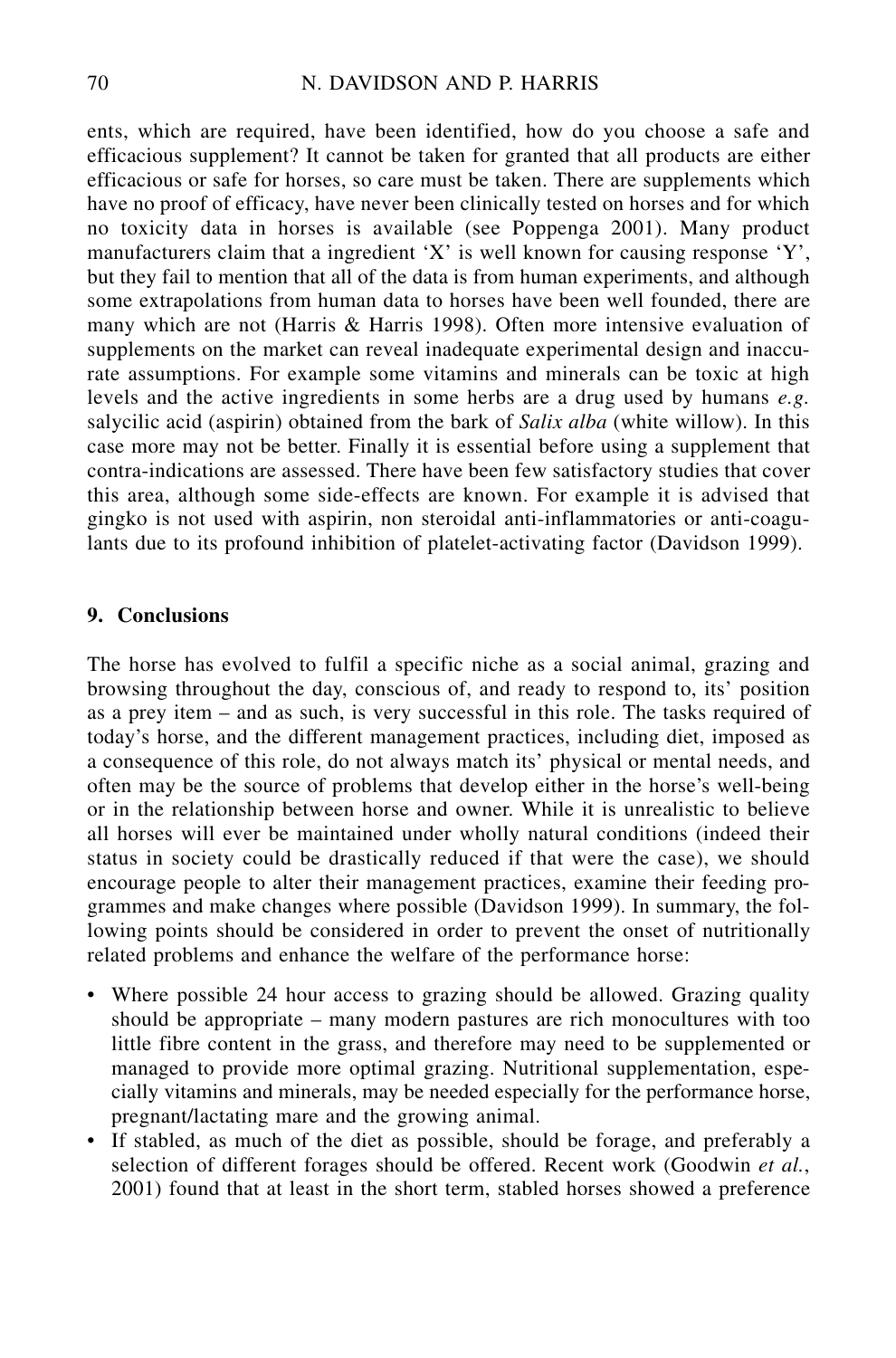for a stable with multiple forages over a stable with the standard single forage. Providing different types of forages to the stabled horse reflects in a small way the more varied diet available to grazing horses.

- Where appropriate to the individual, ad-libitum hay should be provided. Although some horses initially gorge on ad-lib hay, after about 12 days of ad-lib hay, most horses will stabilise to a constant intake.
- If high-energy complementary feeds are required, they should be introduced gradually and fed in small amounts in multiple meals rather than in one large meal. As an alternative to feeding high grain diets, the horse could be maintained on a diet composed of fibre, with additional energy added in the form of oil (remembering to supplement with vitamins and minerals as necessary).
- Feed should be changed very gradually.
- The diet should be nutritionally balanced, either too little or too much of any nutrient (whether it be protein, a vitamin or carbohydrate) compared to the individual horse's particular nutritional requirements, may cause changes in behaviour or clinical problems (such as colic).
- Plants that are poisonous to horses should be identified and horses should not have access to them.
- The horse should live a stress-free life. Stress may come in many guises and may be individual to that horse – travelling, removing stable companions, weaning, or increased intensity in training. Any changes in the management practice of the individual horse and its environment, should be minimised and introduced gradually.

## **10. References**

- Andrews, F. and Schemeitzel, L. (1999) An update on Chronic obstructive pulmonary disease in horses. *Veterinary Medicine*, 171–181.
- Anon-BETA (1999) Survey undertaken by the Produce Studies Group on behalf of *British Equestrian Trade Association*, West Yorkshire, UK.
- Archer, M. (1971) Preliminary studies on the palatability of grasses, legumes and herbs to horses. *Veterinary Record* **89**, 236–240.
- Archer, M. (1973) The species preferences of grazing horses. *J. British Grassland Society* **28**, 123–128.
- Archer, M. (1978) Further studies on palatability of grasses to horses. *J. British Grassland Society* **33**, 239–243.
- Avery, A. (1996) *Pastures For Horses, A Winning Resource*. Rural Industries Research and Development Corporation Gillingham printers Adelaide, Australia.
- Bertone, J.J. (2000) Prevalence of gastric ulcers in elite, heavy use Western performance horses. *J. Veterinary Internal Medicine* **14**, 366 (abstract).
- Blackman, M. and Moore-Colyer, M.J.S. (1998) Hay for horses: the effects of three different wetting treatments on dust and nutrient content. *Animal Science* **66**, 45–750.
- Brown, J.H. and Powell Smith, V. (1994) *Horse and Stable Management*. Blackwell, London 16, UK.
- Bruin, G., Creemers, J.J.H.M. and Smolders, E.E.A. (1992) Effect of exercise on osteochondrosis in the horse. *Equine Osteochondrosis in the '90s University of Cambridge*, 41–42 (abstract).
- Burrell, M.H., Wood, J.L.N., Whitwell, K.E., Chanter, N., Mackintosh, M.E. and Mumford, J.A. (1996) Respiratory disease in thoroughbred horses in training: the relationships between disease and viruses, bacteria and environment. *Veterinary Record* **139**, 308–313.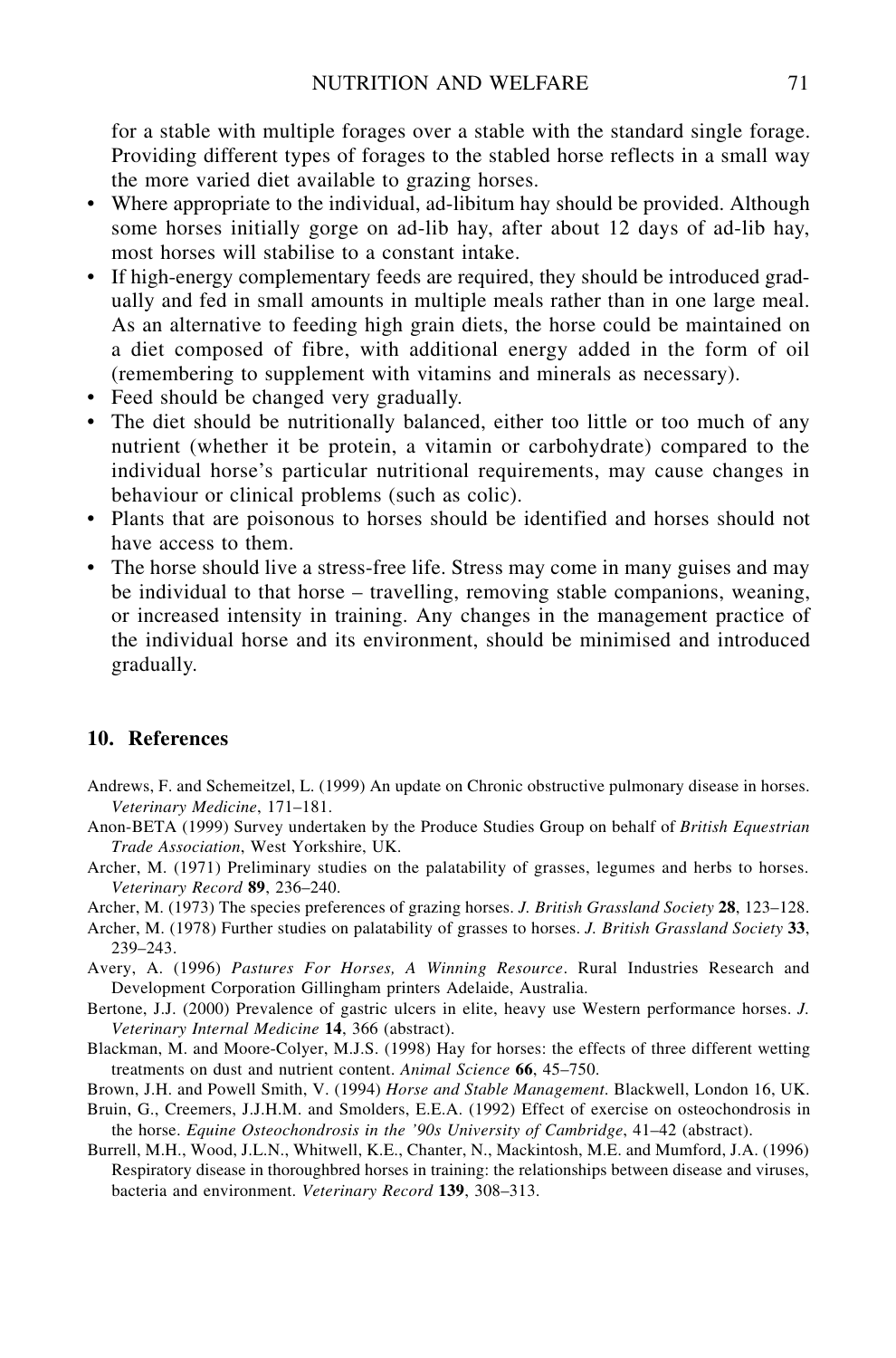- Casey, R.A. (1999) Recognising the importance of pain in the diagnosis of equine behaviour problems. In Harris, P.A., Gomarsall, G., Davidson H.P.B. and Green R. (eds.), *Proceedings of the British Equine Veterinary Association Specialist Meeting on Nutrition and Behaviour*, pp. 25–28.
- Carson, K. and Wood-gush, D.G.M. (1983) Equine Behaviour 11 Review of the literature on feeding, eliminative and resting behaviour. *Applied Animal Ethology* **10**, 179–190.
- Clarke, A. F. (1987) Stable environment in relation to the control of respiratory diseases, in Hickman J (ed) Horse Management Academic Press, London, pp. 125 –174.
- Clarke, L.L., Roberts, M.C. and Argenzio, R.A. (1990) Feeding and digestive problems in horses. Physiologic responses to a concentrated meal. *Vet Clinics of N. America: Equine Practice* **6, 2**, 433–450.
- Cohen, D., Gibbs, P.G. and Woods, A. M. (1999) dietary and other management factors associated with colic in horses. *J. American Veterinary Medicine Association* **215**, 53–60.
- Cuddeford, D. (1999a) Sugar is bad for my horses isn't it? In Harris, P.A., Gomarsall, G., Davidson, H.P.B. and Green R. (eds.), *Proceedings of the British Equine Veterinary Association Specialist Meeting on Nutrition and Behaviour*, pp. 69–72.
- Cuddeford, D. (1999b) Why feed fibre to the performance horse. In Harris, P.A., Gomarsall, G., Davidson, H.P.B. and Green, R. (eds), *Proceedings of the British Equine Veterinary Association Specialist Meeting on Nutrition and Behaviour*, pp. 50–54.
- Cuddeford, D. (1999c) Recent advances in equine nutrition. *Recent Advances in Animal Nutrition in Australia* **12**, 99–105.
- Cymbulak, N.F. and Christison, G.I. (1989) Effects of dietary energy and phosphorus content on blood chemistry and development of growing foals. *Equine Veterinary J.* **S16**, 1993–1926.
- Davidson, H.P.B. (1999) Natural horse unnatural behaviour: why understanding natural horse behaviour is important. In Harris, P.A., Gomarsall, G., Davidson H.P.B. and Green R. (eds.), *Proceedings of The British Equine Veterinary Association Specialist Meeting on Nutrition and Behaviour EVJ*, pp. 7–10.
- Davidson, H.P.B. (1999) Herbs a sage of all wisdom or a waste of thyme? In Harris, P.A., Gomarsall, G., Davidson, H.P.B. and Green R. (eds.), *Proceedings of the British Equine Veterinary Association Specialist meeting on Nutrition and Behaviour EVJ*, pp. 32–34
- Deaton, C., Marlin, D.J., Smith, N., Roberts, C., Kelly, F., Harris, P and Schroter, R.C. (2001) Systemic and Pulmonary Bioavailability of Two Different Forms of Ascorbic Acid in Equids. *Proceeding Waltham International Symposium*, p. 88.
- De Fombelle, A., Frumholtz, P., Poillion, D., Drogoul, C., Phillipeau, C., Jacotot, E. and Julliand, V. (2001) Effect of Botanical Origin of Starch on Its Prececal Digestibility Measured with the Mobile Bag Technique. *Proceeding of Equine Nutrition and Physiology Society*, pp. 153–155.
- Dixon, P.M. (2000) Removal of dental overgrowths. *Equine Veterinary Education* **12**, 84–91.
- Feige, K., Schwatzwald, C., Furst, A., and Kaser-Hotz, B. (2000) Esopageal obstruction in horses: as retrospective study of 24 cases. *Canadian Veterinary J.* **41**, 207–210.
- Frape, D.L. (1998) *Equine Nutrition and Feeding*. Blackwell Science Ltd., Oxford, UK.
- Gill, E.L. (1988) *Factors Affecting Body Condition of New Forest Ponies*. PhD thesis, Department of Biology, University of Southampton, UK.
- Glade, M.J and Belling, T.H. (1986) A dietary etiology for osteochondritic cartilage. *J. Equine Veterinary Science* **6**, 151–155.
- Goodwin, D., Davidson, H.P.B. and Harris, P.A. (in press) Foraging enrichment for stabled horses: effects on behaviour and selection. *Equine Veterinary J*.
- Halliwell, R.E.W., McGorum, B.C., Irving, P. and Dixon, P. (1993) Local and systemic antibody production in horses affected with chronic obstructive pulmonary disease. *Veterinary Immunology Immunopathology* **38**, 201–215.
- Hansen, R.M. (1976) Foods of free roaming horses in Southern New Mexico. *J. Range Management* **29, 4**, 437.
- Harkins, D., Smith, R.A. and Tobin, T. (1997) Poisonous plants and feed related poisonings. In *The Veterinarians Practical Reference to Equine Nutrition*. Purina Mills and American Association of Equine Practitioners, USA.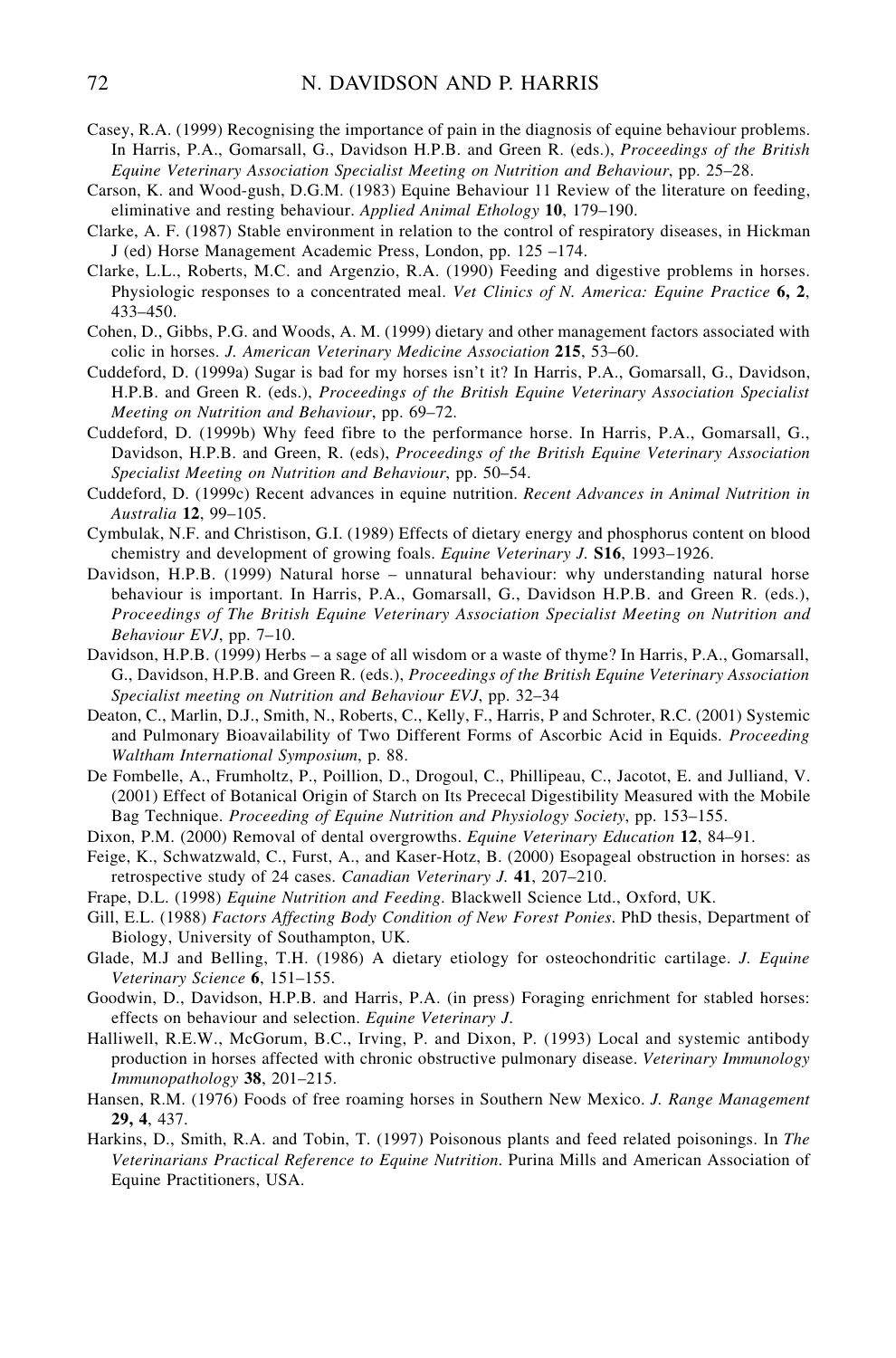- Harris, P.A. (1997a) Energy requirements of the exercising horse. *Annual Review of Nutrition* **17**, 185–210.
- Harris, P.A. (1997b) Feeds and Feeding in the United Kingdom. In Robinson, N.E. (ed.), *Current Therapy In Equine Medicine* 4. WB Saunders, UK, pp. 698–703.
- Harris, P.A. (1999a) How understanding the digestive process can help minimise digestive disturbances due to diet and feeding practices. In Harris, P.A., Gomarsall, G., Davidson, H.P.B. and Green, R. (eds.), *Proceedings of the British Equine Veterinary Association Specialist Meeting on Nutrition and Behaviour*, pp. 45–50.
- Harris, P.A. (1999b) Feeding and management advice for Tying up. In Harris, P.A., Gomarsall, G., Davidson, H.P.B. and Green, R. (eds.), *Proceedings of the British Equine Veterinary Association Specialist Meeting on Nutrition and Behaviour*, pp. 100–104.
- Harris, P.A. (2000) Feeding Practices in the UK and Germany. *Proceedings for the 2000 Equine Nutrition Conference for Feed Manufacturers.* Kentucky Equine Research Inc., pp. 241–267.
- Harris, P.A. and Harris, R.C. (1998) Nutritional ergogenic aids in the horse uses and abuses. In Lindner, A. (ed.), *Proceedings of the Conference on Equine Sports Medicine and Science*. Waageningen Press, The Netherlands, pp. 203–218.
- Hastie, J.M.D. and Longland, A.C. (2001) In vitro fermentation of high temperature dried alfalfa and sugar beet pulp. *Equine Nutrition Physiology Society*, 32.
- Hintz, H.F. (1994) Nutrition and colic. *Equine Practice* **16, 10**, 10–15.
- Hintz, H.F. (1997) Hay racks vs. feeding hay on the stall floor. *Equine Practice* **19**, 5–6.
- Hoffman, R., Lawrence, L.A., Kronfeld, D.S., Cooper, W.L., Sklan, D.L., Dascanio, J.J. and Harris, P. (1999) Dietary Carbohydrate and fat influence radiographic Bone mineral Content of Growing foals. *J. Animal Science* **77**, 3330–3338.
- Howarth, S. (1992) Laminitis an end stage endocrinopathy. *Equine Veterinary Education* **4**, 123–126.
- Hurtig, M.B., Mikuna-Tagagaki, Y. and Choi, J. (1992) Biochemical evidence for defective cartilage and bone growth in foals fed a low copper diet. *Equine Veterinary J.* **S16**, 66–73.
- Hyslop, J.J., Thomlinson, A. L., Bayley, A. and Cuddeford, D. (1998) Development of the mobile bag technique to study the degradation dynamics of forage feed constituents in the whole digestive tract of equids. *Proceedings of the British Society of Animal Science*, p. 129.
- Hyslop, J.J. (1998) Modelling Digestion in the Horse. *Proceedings of an Equine Nutrition Workshop*. HBLB London, UK.
- Kienzle, E., Radicke, S., Wilke, S., Landes, E. and Meyer, H. (1992) Praeileale Starke verdauung in Abhangigkeit von Starkeart und-zubereitang (Pre-ileal starch digestion in relation to source and preparation of starch), II. *Europische Konferenzieber die Ernhrung des Pferdes*, Hannover, pp. 103–106.
- Kienzle, E. (1994) Small intestinal digestion of starch in the horse. *Revue De Medecine Veterinaire* **145, 2**, 199–204.
- King, C. (1999) *Preventing Colic in Horses*. Paper Horse North Carolina, USA.
- Kirschvink, N., Fievez, L., Bounet,V., Art, T., Degand, G., Smith, N., Marlin, D., Roberts, C., Harris, P. and Lekeux, P. (in press) Effect of nutritional antioxidant supplementation on systemic and pulmonary antioxidant status, airway inflammation and lung function in heaves-affected horses. *Equine Veterinary J.*
- Knight, A.P. and Walter, R.G. (2001) *A Guide to Plant Poisoning: Of Animals in North America*. Teton New Media Jackson, WY, USA.
- Knight, D.A., Gabel, A.A., Reed, S.M., Embertson, P.M., Bramlage, L.R. and Tyznik, W.J. (1985) Correlation of dietary minerals to incidence and severity of metabolic bone disease in Ohio and Kentucky in *Proceedings 31st Annual Meeting American Association of Equine Practioners*, pp. 445–561.
- Kronfeld, D.S., Meacham, T.N. and Donoghue, S. (1990) Dietary aspects of developmental orthopedic disease in young horses. *Veterinary Clinics of North America: Equine Practice* **6, 2**, 451–465.
- Kronfeld, D.S. (1993) Starvation and malnutrition of horses: recognition and treatment. *J. Equine Veterinary Science* **13**, 298–304.
- Kronfeld, D.S., Cooper, W.L., Greiwe-Crandell, K.M., Gay, L.A., Hoffman , R.M., Holland, J.L.,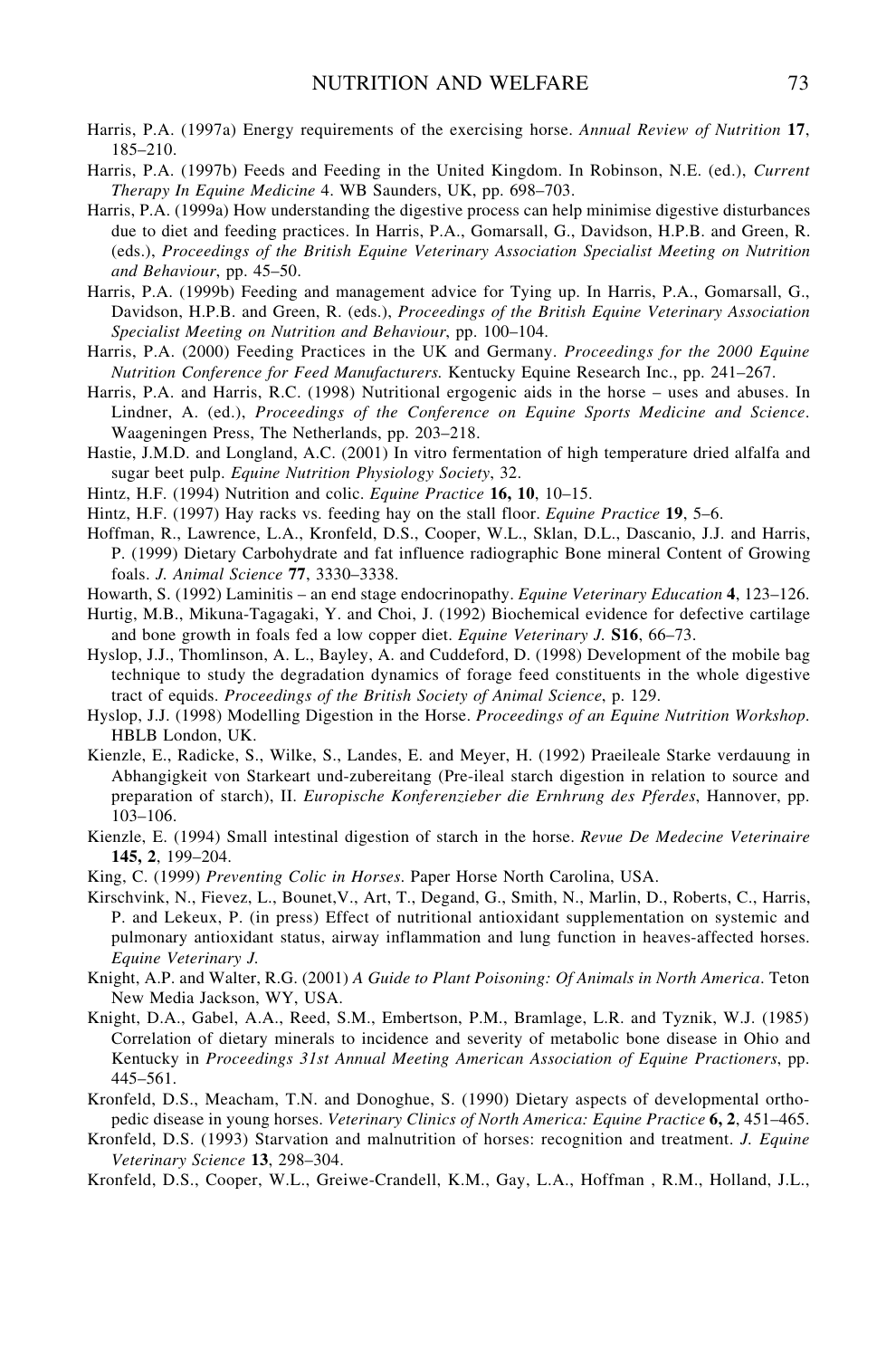Wilson, J.A., Sklan, D. and Harris, P.A. (1996) Supplementation of pasture for growth. *2nd European Conference On Horse Nutrition: Nutrition And Nutritional Related Disorders Of The Foal*, pp. 317–319.

- Kronfeld, D.S. (1997) Nutritional assessment in equine practice, *The Veterinarians Practical Reference to equine Nutrition.* Purina Mills and American Association of Equine Practitioners 171–194.
- Kronfeld, D.S. and Harris, P.A. (1997) Feeding the equine athlete for competition. *The Veterinarians Practical Reference to equine Nutrition*. Purina Mills and American Association of Equine Practitioners, pp. 61–79.
- Kronfeld, D.S., Cooper, W.L., Griewe-Crandell, K.M., Gay, L.A., Hoffman, R.M., Holland, J.L.,Wilson, J.A., Sklan, D.J., Harris, P.A. and Tiegs, W. (1998) *Studies of Pasture Supplementation, Equine Nutrition Conference for Feed Manufacturers*. Kentucky Equine Research Inc., pp. 41–43.
- Lavoie, J. (1997) Chronic Obstructive pulmonary disease. In Robinson, N.E. (ed.), *Current Equine Therapy in Equine Medicine 4*. WB Saunders Philadelphia, pp. 79–127.
- Lewis, L.D. (1995) Equine Clinical Nutrition. *Feeding and Care*. Lea and Febiger, London, UK.
- Lieb, S. and Weise, J. (1999) A group of experiments on the management of sand intake and removal in equine. *Proceedings of the 16th Equine Nutrition and Physiology Symposium*, p. 257.
- Johnson, J.H., Vatistas, N., Castro, L., Fisher, T., Pipers, F.S. and Maye, D. (2001) Field survey of the prevalence of gastric ulcers in thoroughbred racehorses and on response to treatment of affected horses with omeprazole paste. *Equine Veterinary Education* **13**, 221–224.
- Marie, T. (1999) More than they can swallow. *Equus* **262**, 33–40.
- Mariner, S. (1980) *Selective Grazing Behaviour in Horses*. PhD thesis Univ of Natal Durban S.Africa.
- Marlin, D.J. Deaton, C.D., Smith, N.C., Roberts, C.A., Kelly, F., Harris, P. and Schroter, R.C. (2001) Development of a Model of Acute, Resolving Pulmonary Oxidative Stress in the Horse by Ozone Exposure. *Proceedings of the World Equine Airways Symposium.* Edinburgh, p. 30.
- McGorum, B. and Dixon, P.M. (1999) Summer pasture associated obstructive pulmonary disease 9SPAOPD): an update. *Equine Veterinary Education* **11**, 121–123.
- McGreevy, P.D., Hawson, L.A., Habermann, T.C. and Cattle, S.R. (2001) Geophagia in horses: a short note on 13 cases. *Applied Animal Behaviour Science* **70**, 119–125.
- McIlWraith, C.W. (2001) Developmental orthopaedic disease (DOD) in horses a multifactorial process. *Proceedings of the 17th Symposium of Equine Nutrition and Physiology Society*, pp. 2–23.
- Mclean, B.M.L., Hyslop, J.J., Longland, A.C., Cuddeford, D. and Hollands, T. (2000) Physical processing of barley and its effects on intracaecal fermentation parameters in ponies. *Animal Feed Science and Technology* **85**, 79–87.
- Martin-Rosset, W., Vermorel, M., Doreau, M., Tisserand, J.L. and Andrieu, J. (1994) The French horse feed evaluation systems and recommended allowances for energy and protein. *Livestock Production Science* **40**, 37–56.
- Mellor, D.J., Love, S., Reeves, M.J., Gettinby, G. and Reid, S.W.J. (1997) A demographic approach to equine disease in the northern UK through a sentinel practice network. *Epidemiologie Sante Animaux*, 31–32.
- Meyer, H., Ahlswede, L. and Reinhardt, H.J. (1975) Untersuchungen uber Frebdauer, Kaufrequenz und Futterzerkleinerung beim Pferd. *Deutsche Tierarzliche Wochenschrift* **82**, 49–96.
- Meszoly, J. (2001) Don't forget to float. *Equus* **287**, 38–46.
- Moore-Colyer, M., Hyslop, J.J., Longland, A.C. and Cuddeford, D. (1997) Degradation of four dietary fibre sources by ponies as measured by the mobile bag technique. *Proceedings of 15th Equine Nutrition and Physiology Symposium*. Texas, pp. 118–119.
- Moore-Colyer, M.J.S. and Longland, A.C. (2001) The effect of plain sugar beet pulp on the in vitro gas production and in vivo apparent digestibilities of hay when offered to ponies. *Proceedings of 17th Equine Nutrition and Physiology Symposium*, pp. 145–147.
- Murray, M.J., Schusser, G.F., Pipers, F.S. and Gross, S.J. (1996) Factors associated with gastric lesions in Thoroughbred horses. *Equine Veterinary* J. **28, 5**, 368–374.
- Murray, M.J., Grodinsky, C., Anderson, C.W., Radue, P.F. and Schmidt, G.R. (1989) Gastric ulcers in horses: a comparison of endoscopic findings in horses with and without clinical signs. *Equine Veterinary J. Suppl.* **7**, 68–72.
- Nadeau, J.A., Andrews, F.M., Mathew, A.G., Argenzio, R.A., Blackford, J.T., Sohtell, M. and Saxton,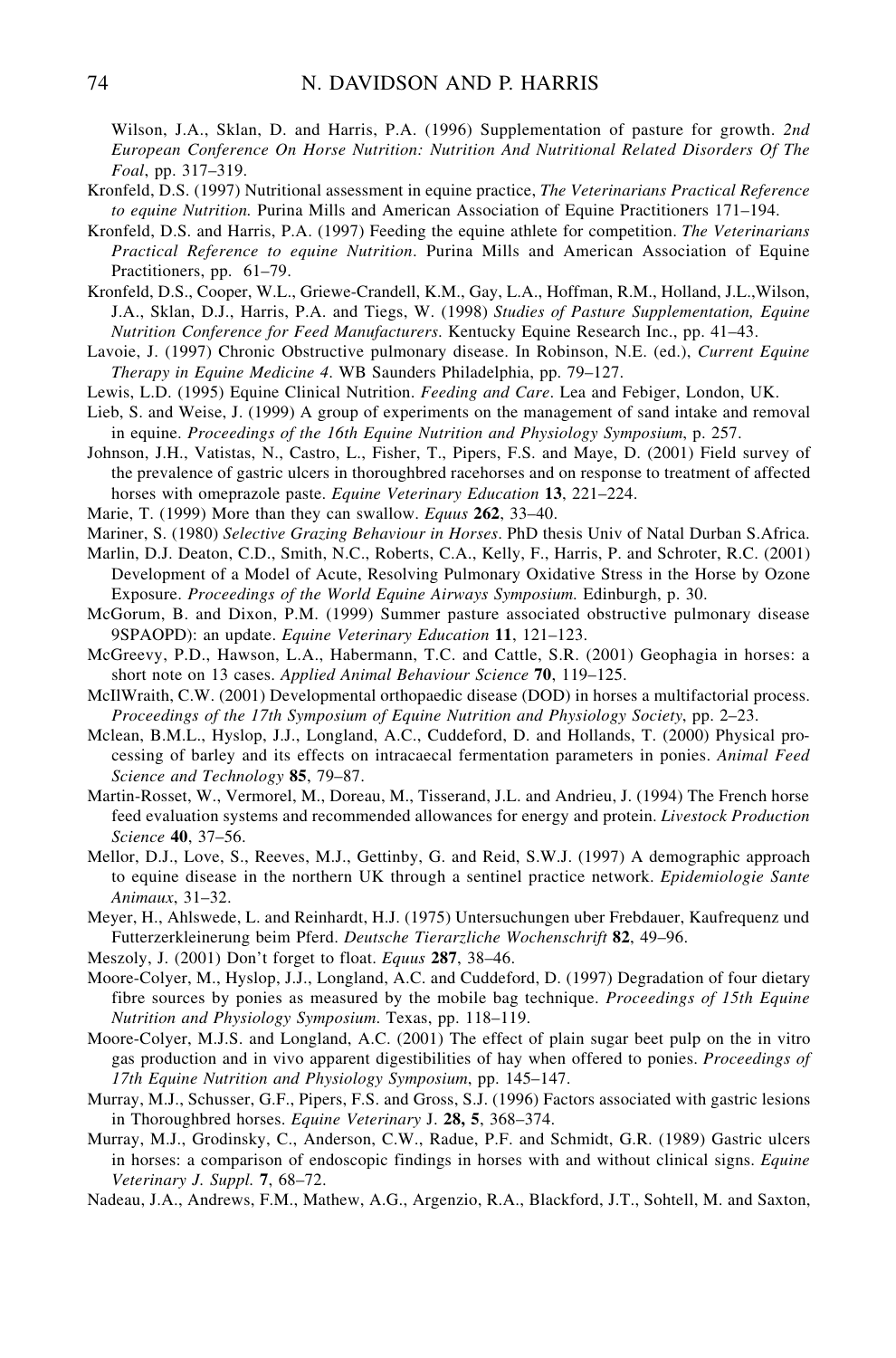A.M. (2000) Evaluation of diet as a cause of gastric ulcers in horses. *American J. Veterinary Research* **61, 7**, 784–790.

- Nash, D. (2001) Estimation of intake in pastured horses. *Proceedings of 17th Equine Nutrition and Physiology Symposium*, pp. 161–167.
- Nash, D.G. and Thompson, B. (2001) Grazing behaviour of thoroughbred weanlings on temperate pastures. *Proceedings of 17th Equine Nutrition and Physiology Symposium*, pp. 326–327.
- Naylor, J. M., Robinson, J. A. and Bertone, H.J. (1993) Familial incidence of hyperkalaemic periodic paralysis in quarter horses. *J. American Veterinary Medicine Association* **200**, 540.
- Naylor, J. (1999) How and what to feed a thin horse with and without disease. In Harris, P.A., Gomarsall, G., Davidson, H.P.B. and Green, R. (eds.), *Proceedings of the British Equine Veterinary Association Specialist meeting on Nutrition and Behaviour*, pp. 81–86.
- Nicol, C.J. (1999) Understanding equine stereotypies. *Equine Veterinary J. Supplement* **28**, 20–25.
- Nicol, C.J., Davidson, H.P.B., Harris, P.A, Waters, A.J. and Wilson, A.D. (in press) Crib-biting is associated with mucosal inflammation and ulceration in young horses. *Equine Veterinary J.*
- NRC (1989) *Nutrient Requirements of Horses*, 5th edition. National Academy Press, Washington DC, USA.
- Obel, N. (1948) Studies on the histopathology of acute laminitis Almqvist and Wiksells Boktryckteri Ak., Uppsala.
- Orsini, J. (2000) Gastric ulceration in the mature horse: a review. *Equine Veterinary Education* **12, 1**, 24–27.
- Pagan, J.D., Harris, P.A., Kennedy, M.A.P., Davidson, N. and Hoekstra, K.E. (1999). Feed type and intake affect glycemic response in thoroughbred horses. *Proceedings of Equine Nutrition Conference for Feed Manufacturers, Kentucky Equine Research Inc.*, pp. 147–149.
- Pagan, J.D. (1999) Energy and the performance horse. In Harris, P.A., Gomarsall, G., Davidson, H.P.B. and Green R. (eds.), *Proceedings of The British Equine Veterinary Association Specialist Meeting on Nutrition and Behaviour*, pp. 60–62.
- Pagan, J.D. (2001) The relationship between glycaemic response and the incidence of OCD in thouroughbred weanlings a field study. *Proceedings of the 47th Annual Conference of American Association of Equine Practitioners*.
- Pearce, S.G., Grace, N.D., Wichtel, J.J., Firth, E.C. and Fennessy, P.F. (1998) Effect of copper supplementation on copper status of pregnant mares and foals. *Equine Veterinary J.* **30**, 200–203.
- Pilliner, S. (1996) *Horse Nutrition and Feeding*. Blackwell Science Ltd., Oxford, UK.
- Potter, G.D., Arnold, F.F., Householder, D.D., Hansen, D.H. and Brown, K.M. (1992) *Digestion of Starch in the Small or Large Intestine of the Equine.* Europische Konferenzieber die Ernhrung des Pferdes Hannover, pp. 107–112.
- Poppenga, R.H. (2001) Risks associated with the use of herbs and other dietary supplements. In Turner, S.A. and Galey, F.D. (eds.), *The Veterinary Clinics of North America, Equine Practice, Toxicology* **17, 3**, 455–477.
- Proudman, C.J. (1991) A two year, prospective survey of equine colic in general practice. *Equine Veterinary J.* **24**, 90–93.
- Proudman, C.J., French, N.P. and Trees, A.J. (1998) Tapeworm infection is a significant risk factor for spasmodic colic and ileal impaction colic in the horse. *Equine Veterinary J.* **30**, 194–199.
- Putman, R.J., Pratt, R.M., Ekins, J.R. and Edwards, P.J. (1987) Food and feeding behaviour of cattle and ponies in the New Forest Hampshire. *J. Applied Ecolog*y **24**, 369–380.
- Ralston, S.L. (1984) Controls of feeding in horses. *J. Animal Science* **59, 5**, 1354–1361.
- Ralston, S.L. (1992) Regulation of feed intake in the horse in relation to gastrointestinal disease. *Europaische Konferenz uber die Ernahrung des Pferdes* **1**, 15–18.
- Ralston, S.L. (1995) Postprandial hyperglycemica/hyperinsulinemia in young horses with osteochondritis dissecans lesions. *J. Animal Science* **73**, 184 (Abstract).
- Ralston, S.L., Foster, D.L., Divers, T. and Hintz, H.F. (2001) Effect of dental correction on feed digestibility in horses. *Equine Veterinary J.* **33**, 390–393.
- Raymond, S.L., Curtis, E.F. and Clarke, A.F. (1994) Comparative dust challenges faced by horses when fed alfalfa cubes or hay. *Equine Practice* **16**, 42–47.